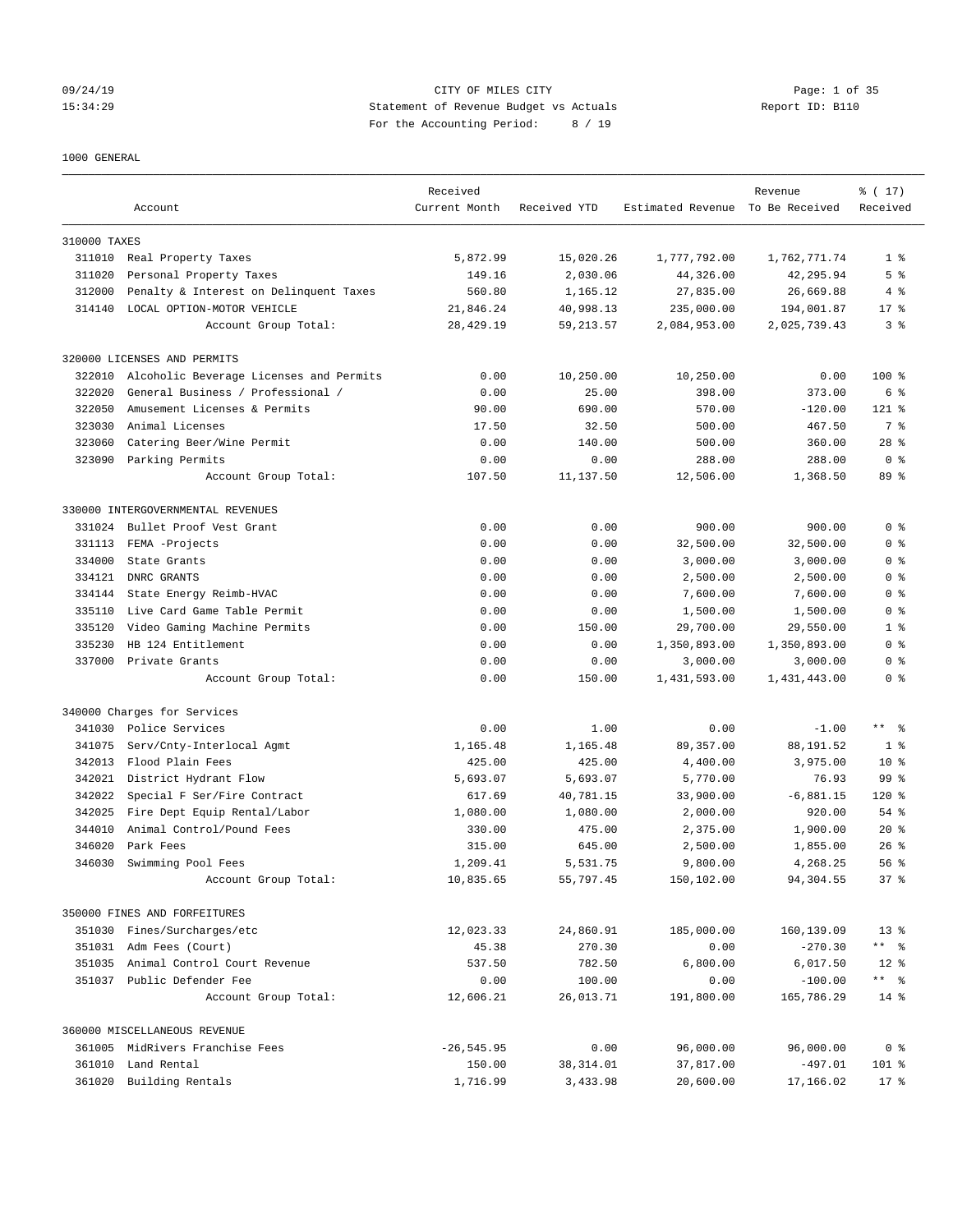# 09/24/19 CITY OF MILES CITY Page: 2 of 35 15:34:29 Statement of Revenue Budget vs Actuals Report ID: B110 For the Accounting Period: 8 / 19

### 1000 GENERAL

|        | Account                               | Received<br>Current Month | Received YTD | Estimated Revenue | Revenue<br>To Be Received | $\frac{1}{6}$ (17)<br>Received |
|--------|---------------------------------------|---------------------------|--------------|-------------------|---------------------------|--------------------------------|
|        |                                       |                           |              |                   |                           |                                |
| 362020 | MISC REVENUE                          | 1,077.00                  | 1,004.12     | 3,300.00          | 2,295.88                  | $30*$                          |
| 362022 | Health Ins-MMIA Emp Benefits Prog     | $-97.15$                  | 680.15       | 0.00              | $-680.15$                 | ** %                           |
| 365000 | Contributions and Donations           | 50.00                     | 50.00        | 0.00              | $-50.00$                  | $***$ $ -$                     |
| 365014 | Denton Field Project/2015             | $-150.00$                 | $-450.00$    | 0.00              | 450.00                    | $***$ $=$                      |
| 366040 | Misc.-BHS                             | 0.00                      | 0.00         | 900.00            | 900.00                    | 0 <sup>8</sup>                 |
| 367000 | Sale of Junk or Salvage               | 0.00                      | 0.00         | 4,100.00          | 4,100.00                  | 0 <sup>8</sup>                 |
|        | Account Group Total:                  | $-23,799.11$              | 43,032.26    | 162,717.00        | 119,684.74                | 26%                            |
|        | 370000 INVESTMENT EARNINGS            |                           |              |                   |                           |                                |
| 371010 | Investment Earnings                   | 0.00                      | 1,711.96     | 11,000.00         | 9,288.04                  | $16*$                          |
|        | Account Group Total:                  | 0.00                      | 1,711.96     | 11,000.00         | 9,288.04                  | 16 <sup>8</sup>                |
|        | 380000 OTHER FINANCING SOURCES        |                           |              |                   |                           |                                |
| 382020 | Compensation for Loss of Fixed Assets | 0.00                      | 0.00         | 48,100.00         | 48,100.00                 | 0 <sup>8</sup>                 |
| 383000 | Interfund Operating Transfer          | 19,211.00                 | 44,672.00    | 610,038.00        | 565,366.00                | 7 %                            |
|        | Account Group Total:                  | 19,211.00                 | 44,672.00    | 658,138.00        | 613,466.00                | 7 %                            |
|        | Total:<br>Fund                        | 47,390.44                 | 241,728.45   | 4,702,809.00      | 4,461,080.55              | 5 <sup>°</sup>                 |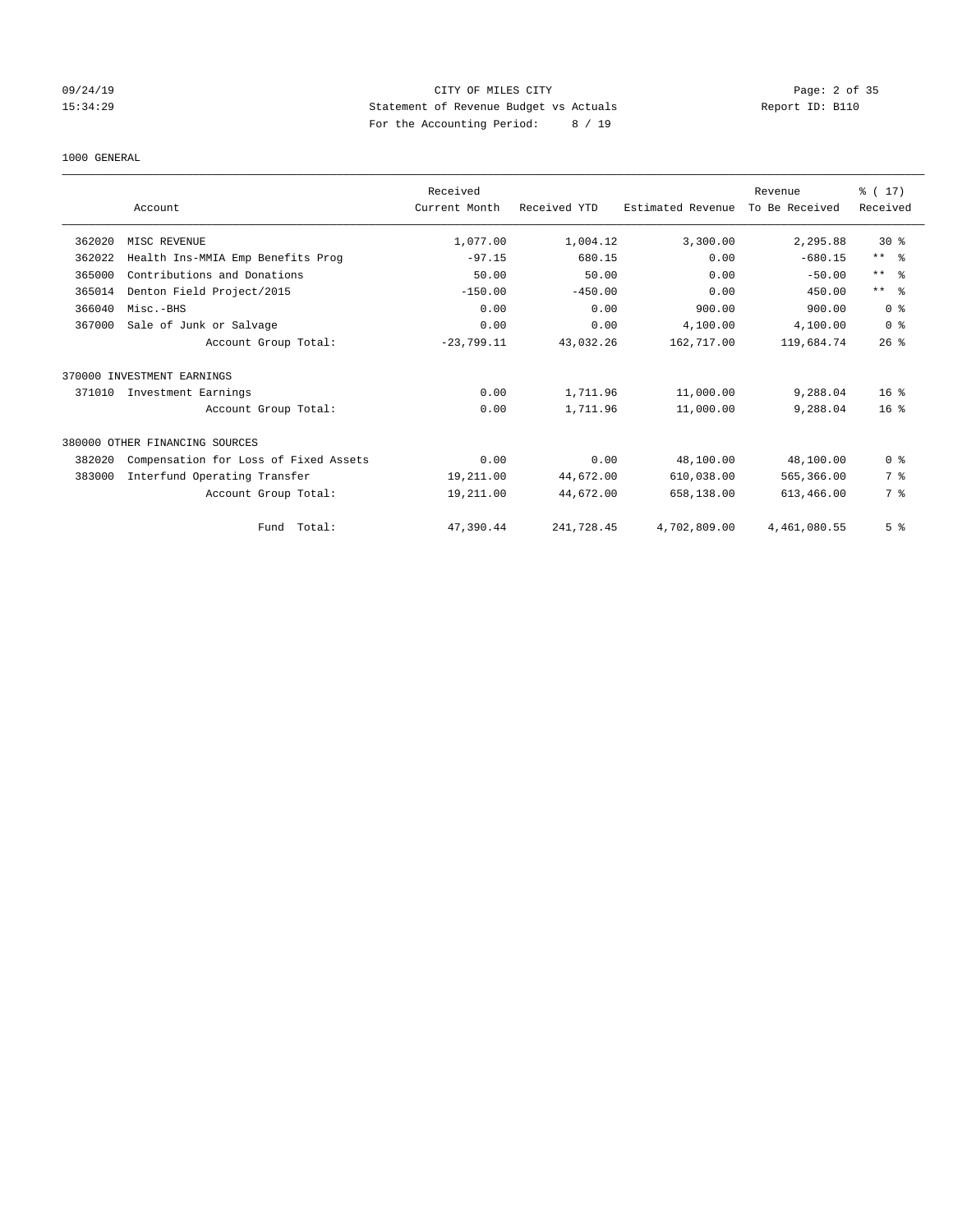# 09/24/19 Page: 3 of 35 15:34:29 Statement of Revenue Budget vs Actuals Report ID: B110 For the Accounting Period: 8 / 19

# 2220 LIBRARY

|        |                                   | Received      |              |                   | Revenue        | % (17)              |
|--------|-----------------------------------|---------------|--------------|-------------------|----------------|---------------------|
|        | Account                           | Current Month | Received YTD | Estimated Revenue | To Be Received | Received            |
|        | 340000 Charges for Services       |               |              |                   |                |                     |
| 341075 | Serv/Cnty-Interlocal Agmt         | 0.00          | 0.00         | 41,015.00         | 41,015.00      | 0 <sup>8</sup>      |
| 346070 | Library Fees                      | 145.45        | 309.05       | 4,000.00          | 3,690.95       | 8 %                 |
| 346074 | Book Sales                        | 5.00          | 14.25        | 400.00            | 385.75         | 4%                  |
|        | Account Group Total:              | 150.45        | 323.30       | 45, 415.00        | 45,091.70      | 1 <sup>8</sup>      |
|        | 360000 MISCELLANEOUS REVENUE      |               |              |                   |                |                     |
| 365035 | Donation-Library Board of Trustee | 346.45        | 909.45       | 0.00              | $-909.45$      | $***$ $\frac{6}{5}$ |
|        | Account Group Total:              | 346.45        | 909.45       | 0.00              | $-909.45$      | $***$ $\approx$     |
|        | 380000 OTHER FINANCING SOURCES    |               |              |                   |                |                     |
| 383000 | Interfund Operating Transfer      | 25,445.00     | 50,890.00    | 305, 344.00       | 254,454.00     | $17$ %              |
|        | Account Group Total:              | 25,445.00     | 50,890.00    | 305, 344.00       | 254,454.00     | $17*$               |
|        | Fund Total:                       | 25,941.90     | 52, 122. 75  | 350,759.00        | 298,636.25     | 15 <sup>8</sup>     |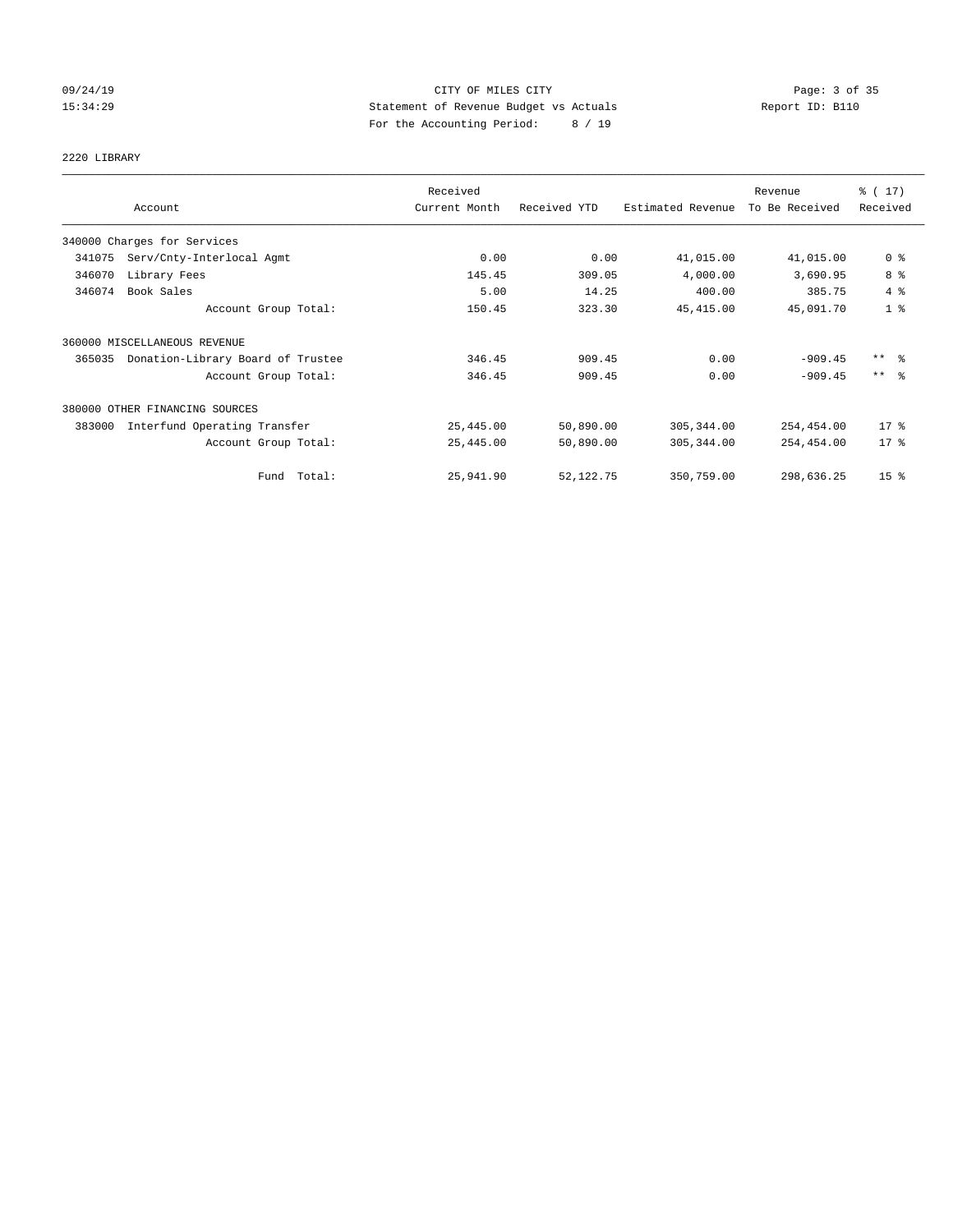# 09/24/19 CITY OF MILES CITY Page: 4 of 35 15:34:29 Statement of Revenue Budget vs Actuals Report ID: B110 For the Accounting Period: 8 / 19

2260 EMERGENCY DISASTER

|              | Account                                | Received<br>Current Month | Received YTD | Estimated Revenue | Revenue<br>To Be Received | $\frac{1}{6}$ (17)<br>Received |
|--------------|----------------------------------------|---------------------------|--------------|-------------------|---------------------------|--------------------------------|
| 310000 TAXES |                                        |                           |              |                   |                           |                                |
| 311010       | Real Property Taxes                    | 49.97                     | 134.45       | 500.00            | 365.55                    | $27$ $\frac{6}{5}$             |
| 311020       | Personal Property Taxes                | 1.57                      | 21.32        | 50.00             | 28.68                     | $43*$                          |
| 312000       | Penalty & Interest on Delinquent Taxes | 5.34                      | 11.09        | 0.00              | $-11.09$                  | $***$ $\approx$                |
|              | Account Group Total:                   | 56.88                     | 166.86       | 550.00            | 383.14                    | $30*$                          |
|              | Total:<br>Fund                         | 56.88                     | 166.86       | 550.00            | 383.14                    | $30*$                          |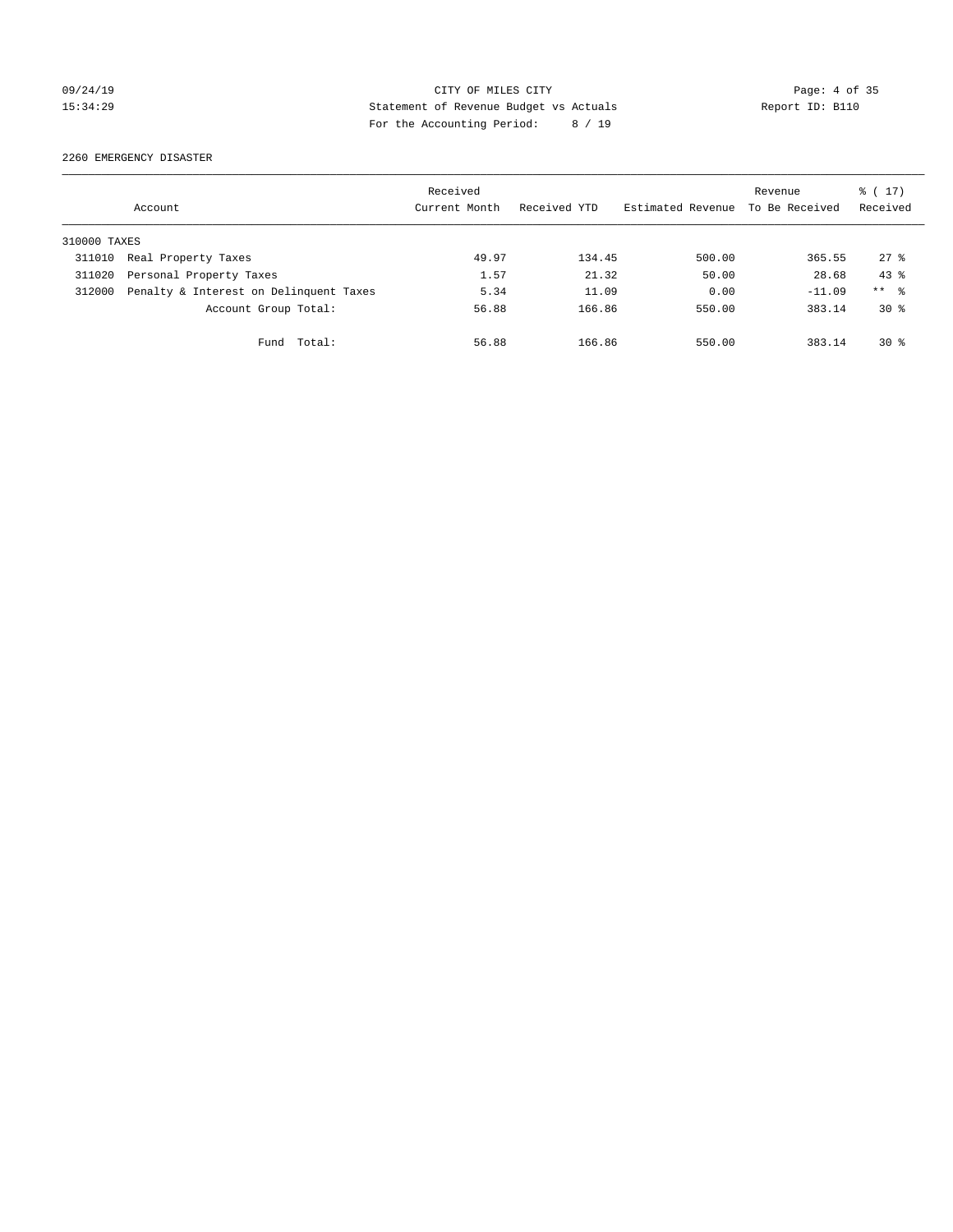# 09/24/19 Page: 5 of 35 15:34:29 Statement of Revenue Budget vs Actuals Report ID: B110 For the Accounting Period: 8 / 19

2270 Health

| Account                                | Received<br>Current Month | Received YTD | Estimated Revenue | Revenue<br>To Be Received | $\frac{1}{6}$ ( 17)<br>Received |
|----------------------------------------|---------------------------|--------------|-------------------|---------------------------|---------------------------------|
| 380000 OTHER FINANCING SOURCES         |                           |              |                   |                           |                                 |
| Interfund Operating Transfer<br>383000 | 0.00                      | 0.00         | 11,500.00         | 11,500.00                 | 0 %                             |
| Account Group Total:                   | 0.00                      | 0.00         | 11,500.00         | 11,500.00                 | 0 %                             |
| Total:<br>Fund                         | 0.00                      | 0.00         | 11,500.00         | 11,500.00                 | 0 %                             |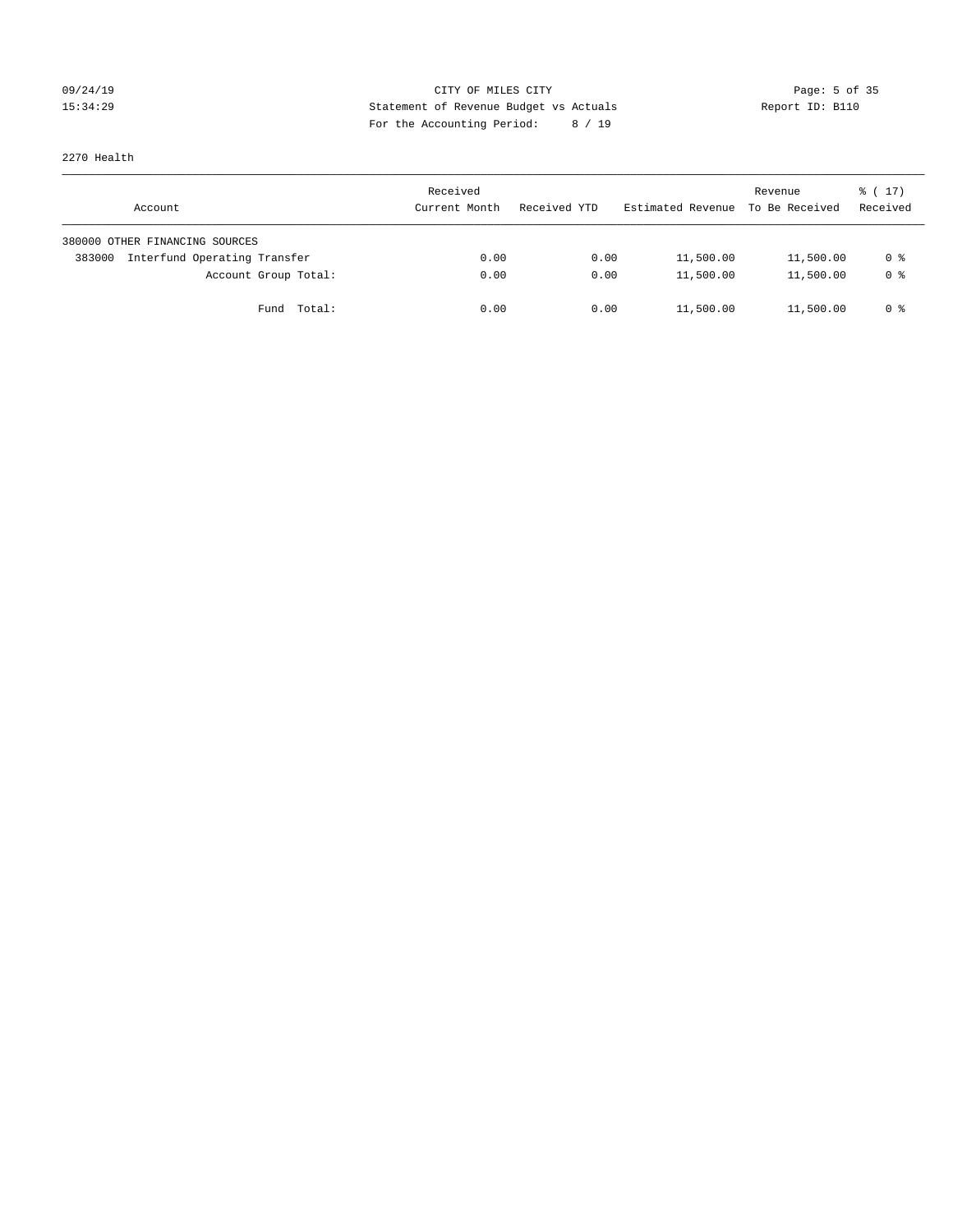# 09/24/19 CITY OF MILES CITY Page: 6 of 35 15:34:29 Statement of Revenue Budget vs Actuals Report ID: B110 For the Accounting Period: 8 / 19

2310 TIFD-Downtown

|              | Received                               |               |              |                   | Revenue        | $\frac{1}{6}$ (17) |
|--------------|----------------------------------------|---------------|--------------|-------------------|----------------|--------------------|
|              | Account                                | Current Month | Received YTD | Estimated Revenue | To Be Received | Received           |
| 310000 TAXES |                                        |               |              |                   |                |                    |
| 311010       | Real Property Taxes                    | 33.13         | 118.33       | 76,817.00         | 76,698.67      | 0 <sup>8</sup>     |
| 311020       | Personal Property Taxes                | 0.00          | 93.97        | 10,000.00         | 9,906.03       | 1 <sup>°</sup>     |
| 312000       | Penalty & Interest on Delinquent Taxes | 3.15          | 6.37         | 0.00              | $-6.37$        | $***$ $\approx$    |
|              | Account Group Total:                   | 36.28         | 218.67       | 86,817.00         | 86,598.33      | 0 <sup>8</sup>     |
|              | 370000 INVESTMENT EARNINGS             |               |              |                   |                |                    |
| 371010       | Investment Earnings                    | 0.00          | 152.35       | 0.00              | $-152.35$      | $***$ $\approx$    |
|              | Account Group Total:                   | 0.00          | 152.35       | 0.00              | $-152.35$      | $***$ $\approx$    |
|              | Fund Total:                            | 36.28         | 371.02       | 86,817.00         | 86,445.98      | 0 %                |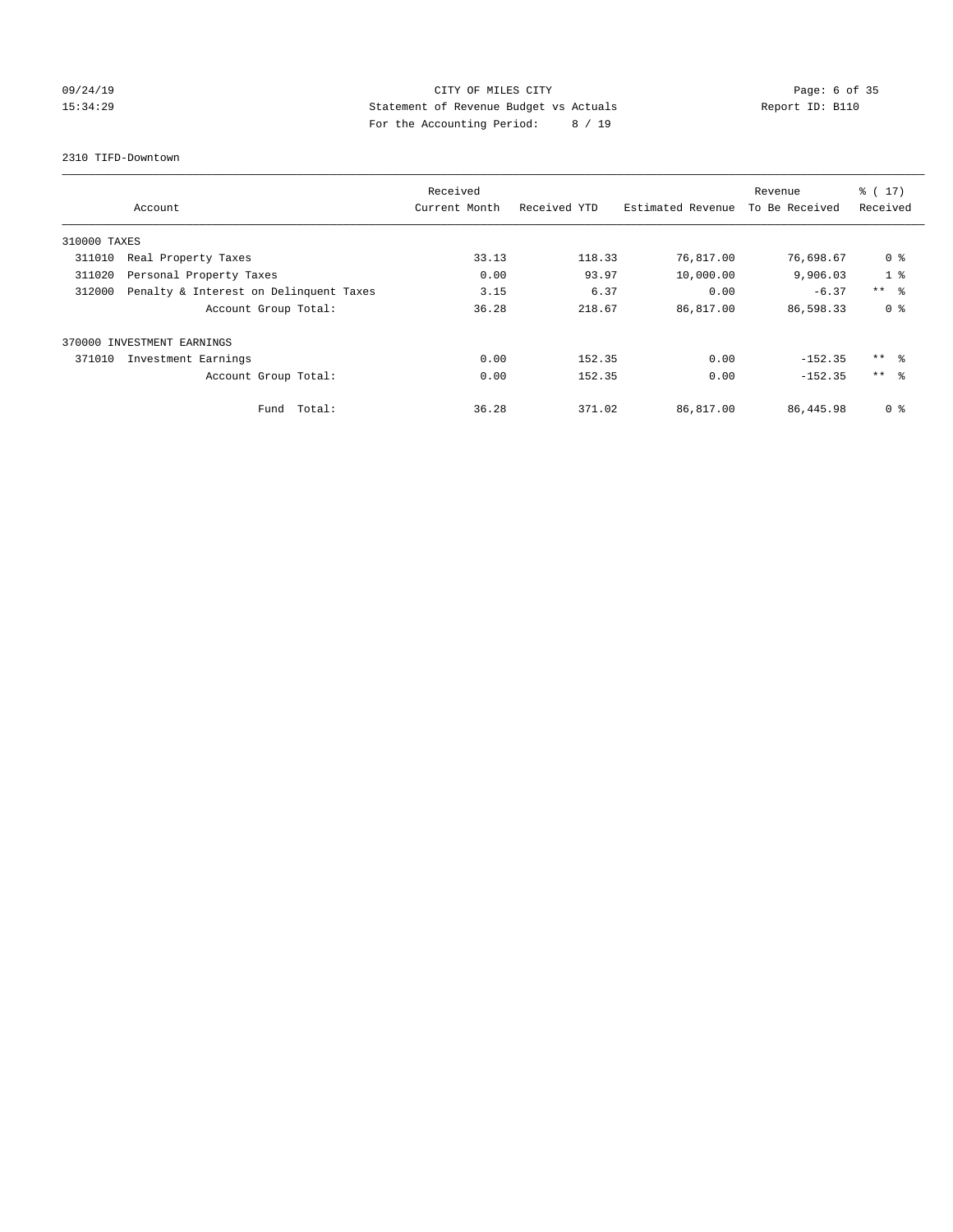# 09/24/19 Page: 7 of 35 15:34:29 Statement of Revenue Budget vs Actuals Report ID: B110 For the Accounting Period: 8 / 19

2350 Local Government/Study Commission

|              | Account                 |             | Received<br>Current Month |      | Received YTD |      | Estimated Revenue To Be Received | Revenue | $\frac{1}{6}$ ( 17)<br>Received |
|--------------|-------------------------|-------------|---------------------------|------|--------------|------|----------------------------------|---------|---------------------------------|
| 310000 TAXES |                         |             |                           |      |              |      |                                  |         |                                 |
| 311010       | Real Property Taxes     |             |                           | 0.00 |              | 0.47 | 20.00                            | 19.53   | 2 <sup>8</sup>                  |
| 311020       | Personal Property Taxes |             |                           | 0.00 |              | 0.00 | 5.00                             | 5.00    | 0 <sup>8</sup>                  |
|              | Account Group Total:    |             |                           | 0.00 |              | 0.47 | 25.00                            | 24.53   | 2 <sup>8</sup>                  |
|              |                         | Fund Total: |                           | 0.00 |              | 0.47 | 25.00                            | 24.53   | 2 <sup>8</sup>                  |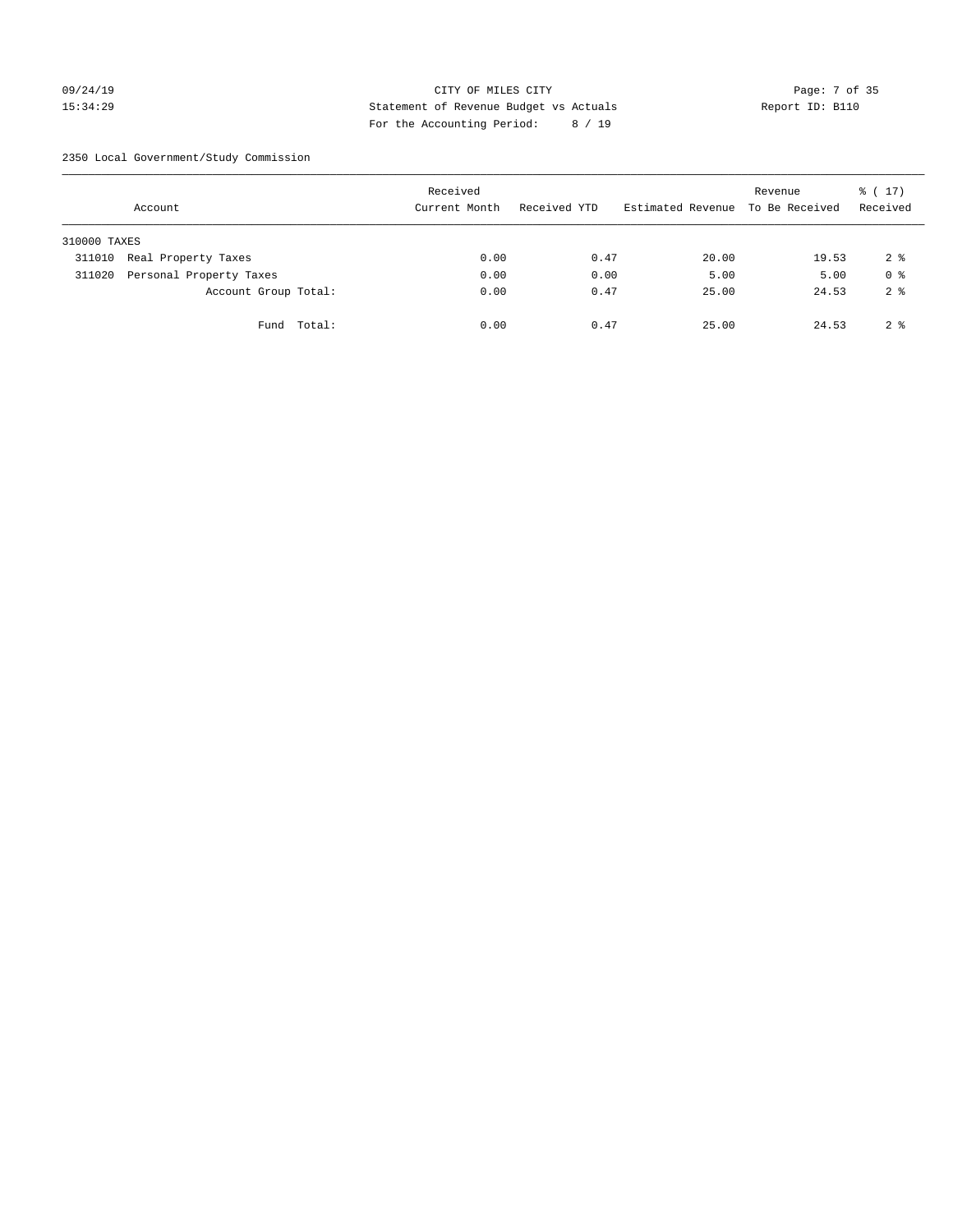# 09/24/19 CITY OF MILES CITY Page: 8 of 35 15:34:29 Statement of Revenue Budget vs Actuals Report ID: B110 For the Accounting Period: 8 / 19

2372 Permissive Medical Levy

|              | Account                                | Received<br>Current Month | Received YTD | Estimated Revenue | Revenue<br>To Be Received | $\frac{1}{6}$ (17)<br>Received |
|--------------|----------------------------------------|---------------------------|--------------|-------------------|---------------------------|--------------------------------|
| 310000 TAXES |                                        |                           |              |                   |                           |                                |
| 311010       | Real Property Taxes                    | 728.58                    | 1,870.13     | 259,722.00        | 257,851.87                | 1 <sup>8</sup>                 |
| 311020       | Personal Property Taxes                | 18.79                     | 255.72       | 5,500.00          | 5,244.28                  | 5 <sup>8</sup>                 |
| 312000       | Penalty & Interest on Delinquent Taxes | 18.71                     | 38.86        | 0.00              | $-38.86$                  | $***$ $\frac{6}{5}$            |
|              | Account Group Total:                   | 766.08                    | 2,164.71     | 265, 222, 00      | 263,057.29                | 1 %                            |
|              | Total:<br>Fund                         | 766.08                    | 2,164.71     | 265, 222, 00      | 263,057.29                | 1 <sup>8</sup>                 |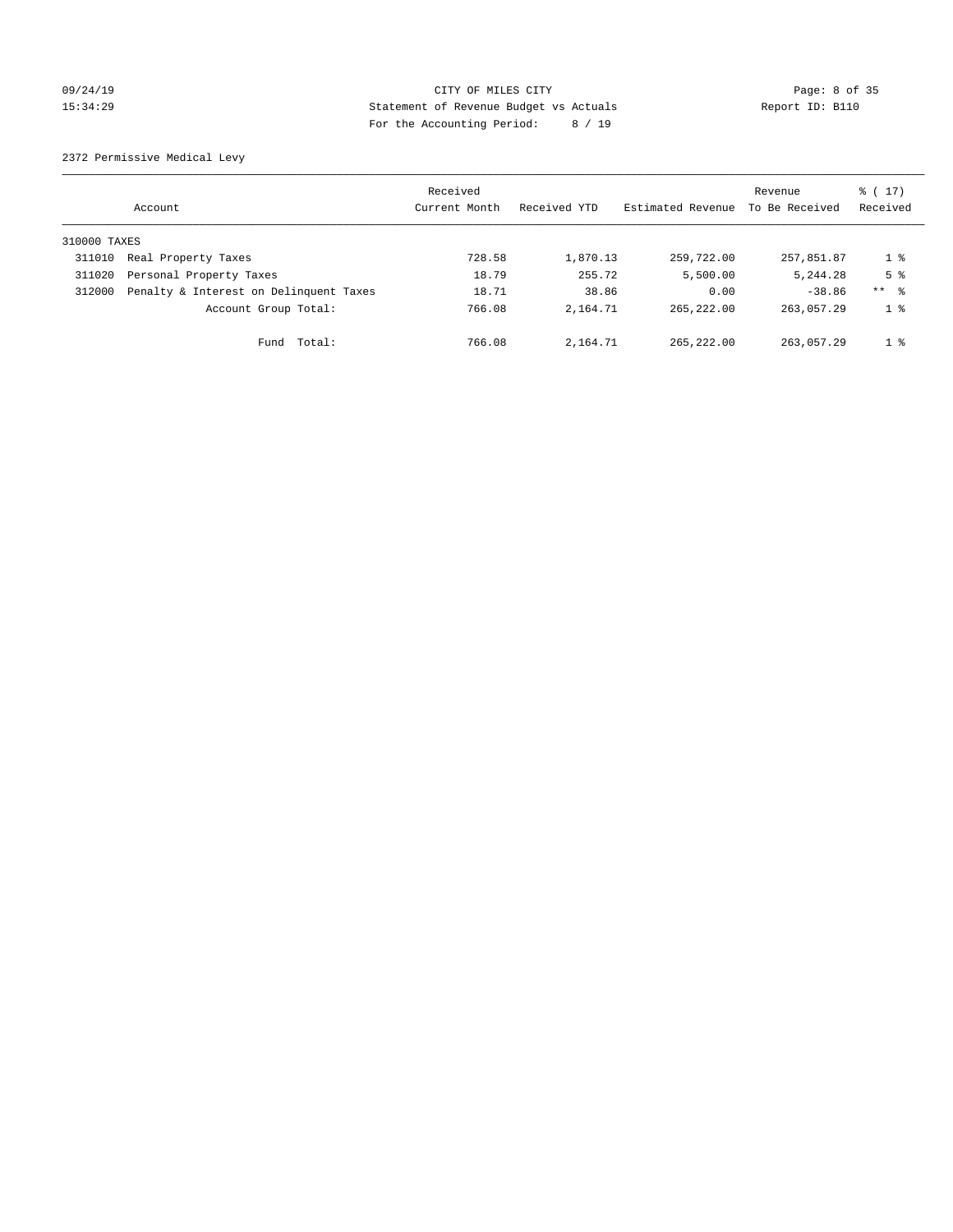# 09/24/19 CITY OF MILES CITY Page: 9 of 35 15:34:29 Statement of Revenue Budget vs Actuals Report ID: B110 For the Accounting Period: 8 / 19

2390 DRUG FORFEITURE

| Account                      | Received<br>Current Month | Received YTD | Estimated Revenue | Revenue<br>To Be Received | $\frac{1}{6}$ ( 17)<br>Received |
|------------------------------|---------------------------|--------------|-------------------|---------------------------|---------------------------------|
| 350000 FINES AND FORFEITURES |                           |              |                   |                           |                                 |
| Drug Forfeitures<br>351013   | 0.00                      | 0.00         | 2,000.00          | 2,000.00                  | 0 %                             |
| Account Group Total:         | 0.00                      | 0.00         | 2,000.00          | 2,000.00                  | 0 <sup>8</sup>                  |
| Fund Total:                  | 0.00                      | 0.00         | 2,000.00          | 2,000.00                  | 0 %                             |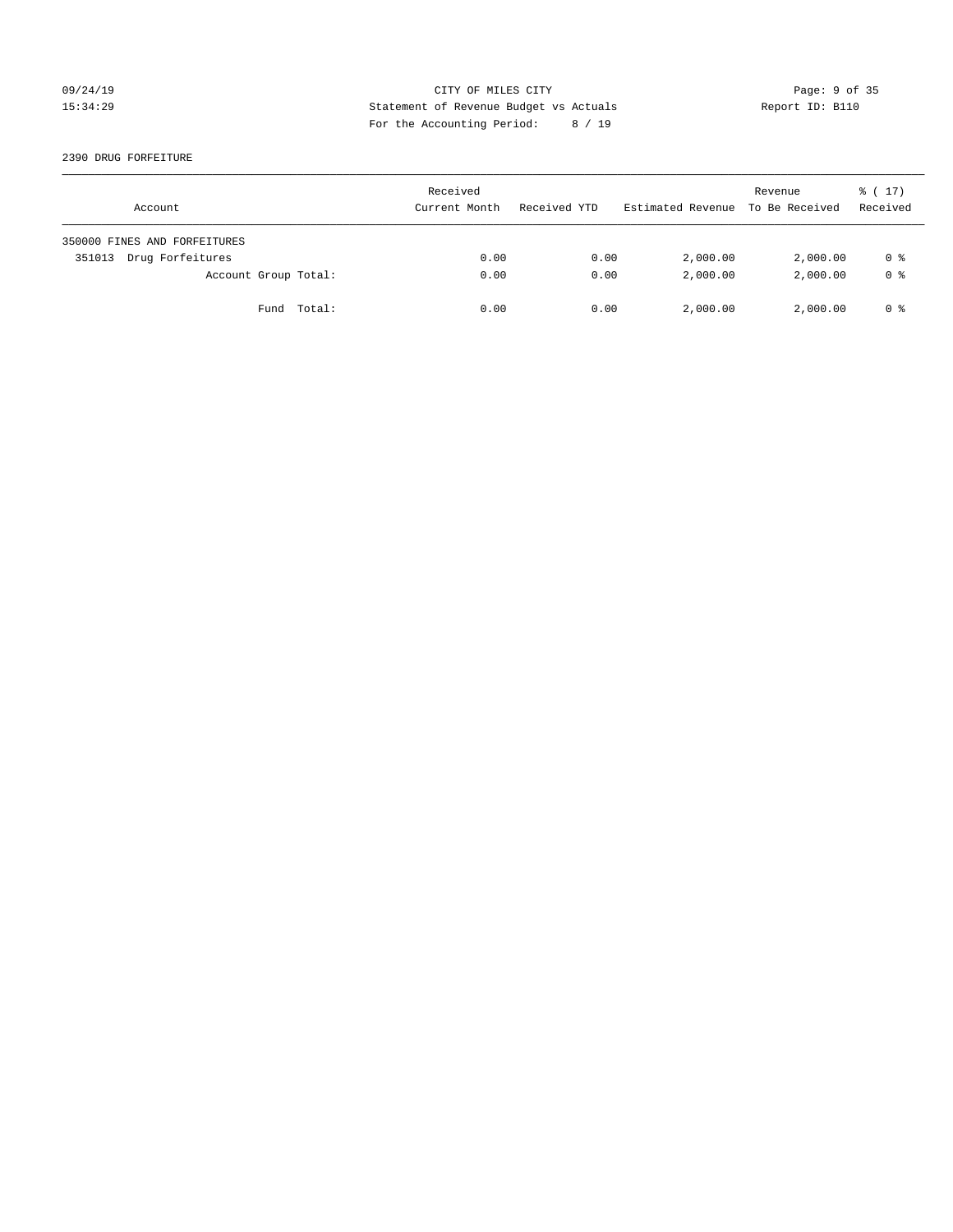# 09/24/19 Page: 10 of 35 15:34:29 Statement of Revenue Budget vs Actuals Report ID: B110 For the Accounting Period: 8 / 19

### 2394 BUILDING CODE ENFORCEMENT

| Account                              | Received<br>Current Month | Received YTD | Estimated Revenue | Revenue<br>To Be Received | $\frac{1}{6}$ ( 17)<br>Received |
|--------------------------------------|---------------------------|--------------|-------------------|---------------------------|---------------------------------|
| 320000 LICENSES AND PERMITS          |                           |              |                   |                           |                                 |
| Building & Related Permits<br>323010 | 13,633.40                 | 30,588.80    | 145,600.00        | 115,011.20                | $21*$                           |
| Account Group Total:                 | 13,633.40                 | 30,588.80    | 145,600.00        | 115,011.20                | $21*$                           |
| Fund Total:                          | 13,633.40                 | 30,588.80    | 145,600.00        | 115,011.20                | $21*$                           |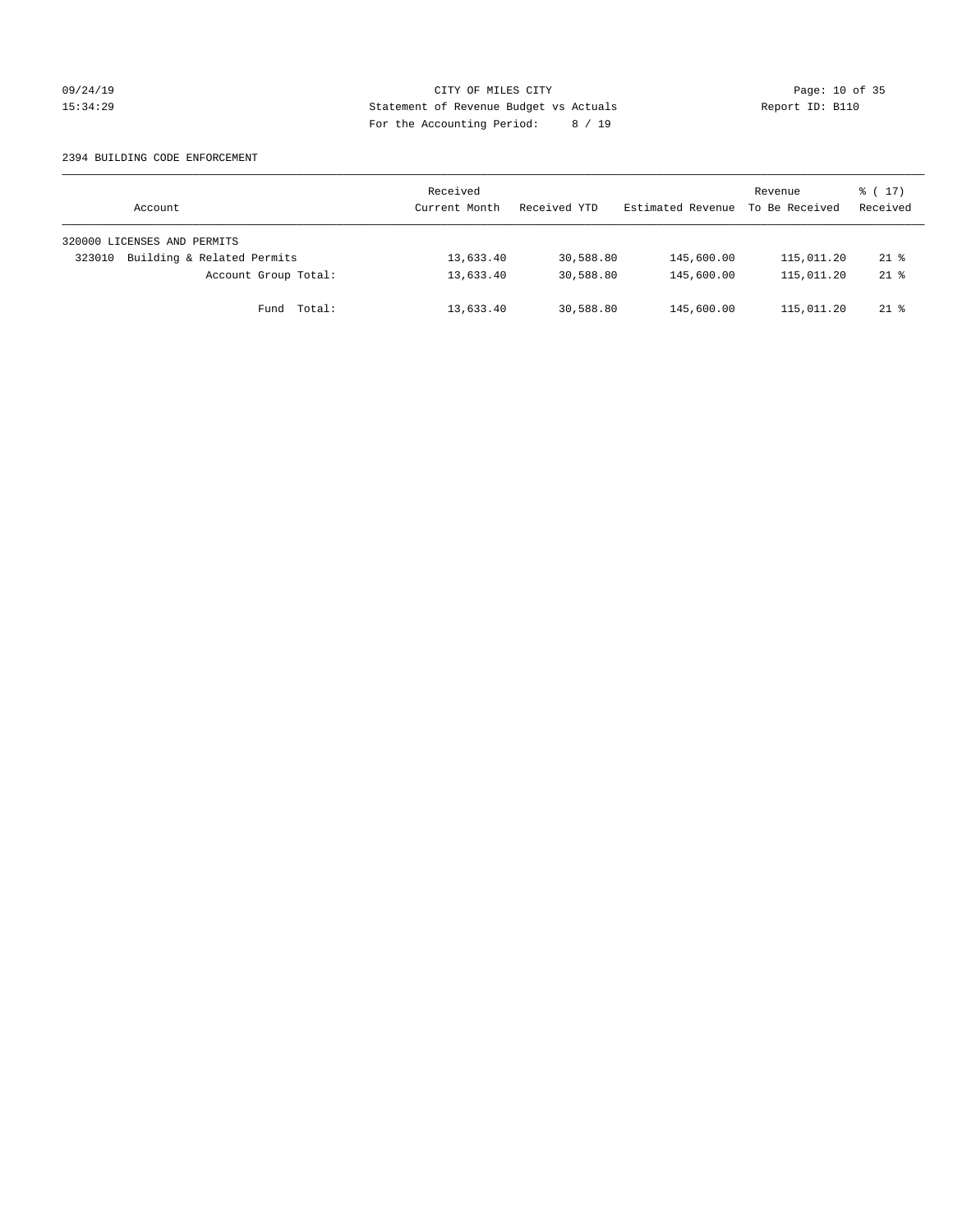# 09/24/19 Page: 11 of 35 15:34:29 Statement of Revenue Budget vs Actuals Report ID: B110 For the Accounting Period: 8 / 19

2400 LTG M D#165-(Gen City)

| Account                                            |             | Received<br>Current Month | Received YTD | Estimated Revenue | Revenue<br>To Be Received | $\frac{1}{6}$ (17)<br>Received |
|----------------------------------------------------|-------------|---------------------------|--------------|-------------------|---------------------------|--------------------------------|
| 360000 MISCELLANEOUS REVENUE                       |             |                           |              |                   |                           |                                |
| 363010<br>Maintenance Assessments                  |             | 982.23                    | 3,246.18     | 175,342.00        | 172,095.82                | 2 <sup>8</sup>                 |
| Penalty & Interest on Deling Assessments<br>363040 |             | 59.47                     | 190.63       | 550.00            | 359.37                    | 35 <sup>8</sup>                |
| Account Group Total:                               |             | 1,041.70                  | 3,436.81     | 175,892.00        | 172,455.19                | 2 <sub>8</sub>                 |
| INVESTMENT EARNINGS<br>370000                      |             |                           |              |                   |                           |                                |
| 371010<br>Investment Earnings                      |             | 0.00                      | 174.77       | 900.00            | 725.23                    | 19 <sup>8</sup>                |
| Account Group Total:                               |             | 0.00                      | 174.77       | 900.00            | 725.23                    | 19 <sup>8</sup>                |
|                                                    | Fund Total: | 1,041.70                  | 3,611.58     | 176,792.00        | 173,180.42                | 2 <sub>8</sub>                 |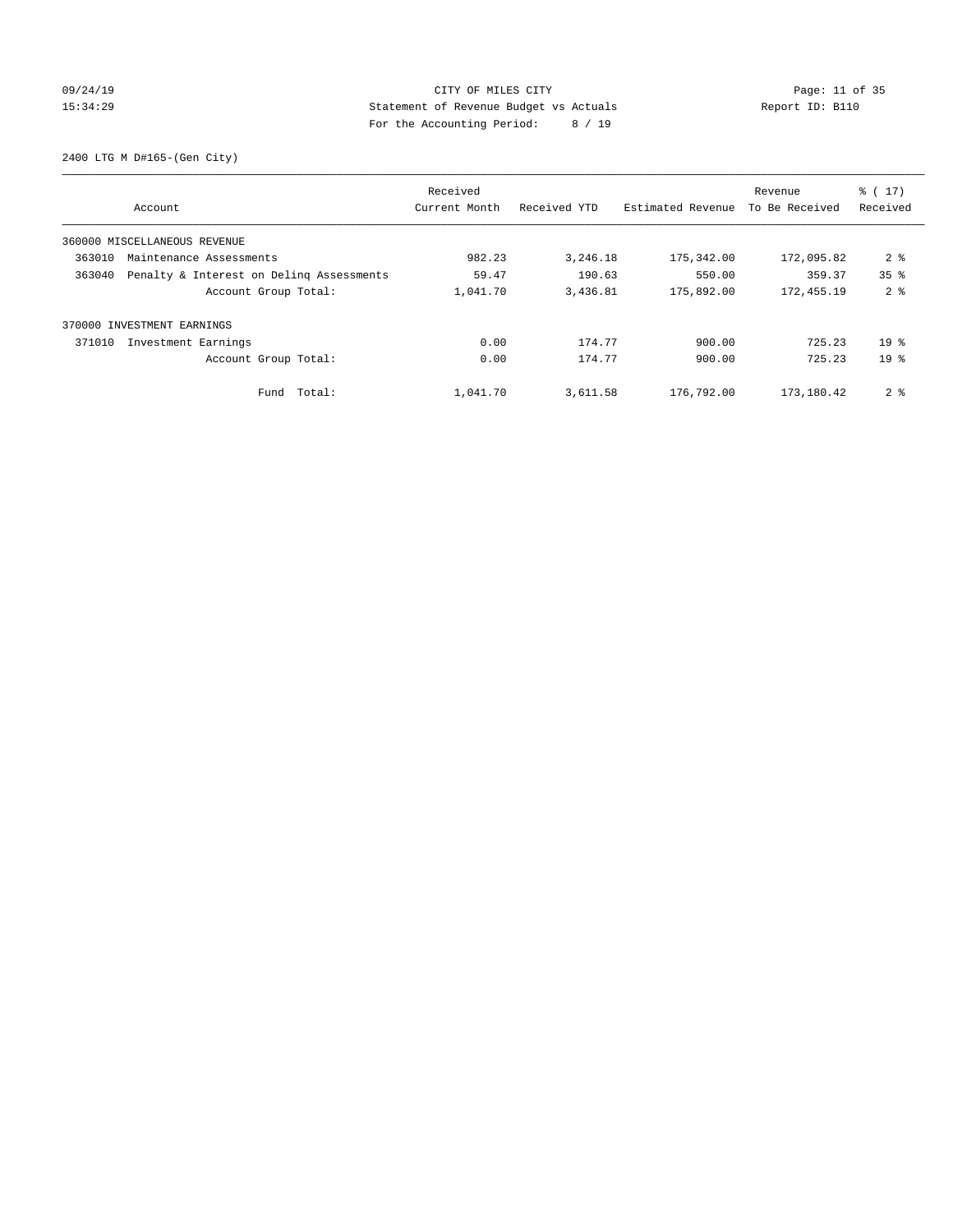# 09/24/19 Page: 12 of 35 15:34:29 Statement of Revenue Budget vs Actuals Report ID: B110 For the Accounting Period: 8 / 19

2420 LTG M D#167-(MilesAddn Etc)

|                            |                                          | Received      |              |                   | Revenue        | $\frac{2}{3}$ ( 17) |
|----------------------------|------------------------------------------|---------------|--------------|-------------------|----------------|---------------------|
|                            | Account                                  | Current Month | Received YTD | Estimated Revenue | To Be Received | Received            |
|                            | 360000 MISCELLANEOUS REVENUE             |               |              |                   |                |                     |
| 363010                     | Maintenance Assessments                  | 221.54        | 381.14       | 26,100.00         | 25,718.86      | $1$ %               |
| 363040                     | Penalty & Interest on Deling Assessments | 35.64         | 42.35        | 100.00            | 57.65          | $42*$               |
|                            | Account Group Total:                     | 257.18        | 423.49       | 26,200.00         | 25,776.51      | 2 <sup>8</sup>      |
| 370000 INVESTMENT EARNINGS |                                          |               |              |                   |                |                     |
| 371010                     | Investment Earnings                      | 0.00          | 40.44        | 200.00            | 159.56         | $20*$               |
|                            | Account Group Total:                     | 0.00          | 40.44        | 200.00            | 159.56         | $20*$               |
|                            | Total:<br>Fund                           | 257.18        | 463.93       | 26,400.00         | 25,936.07      | 2 <sub>8</sub>      |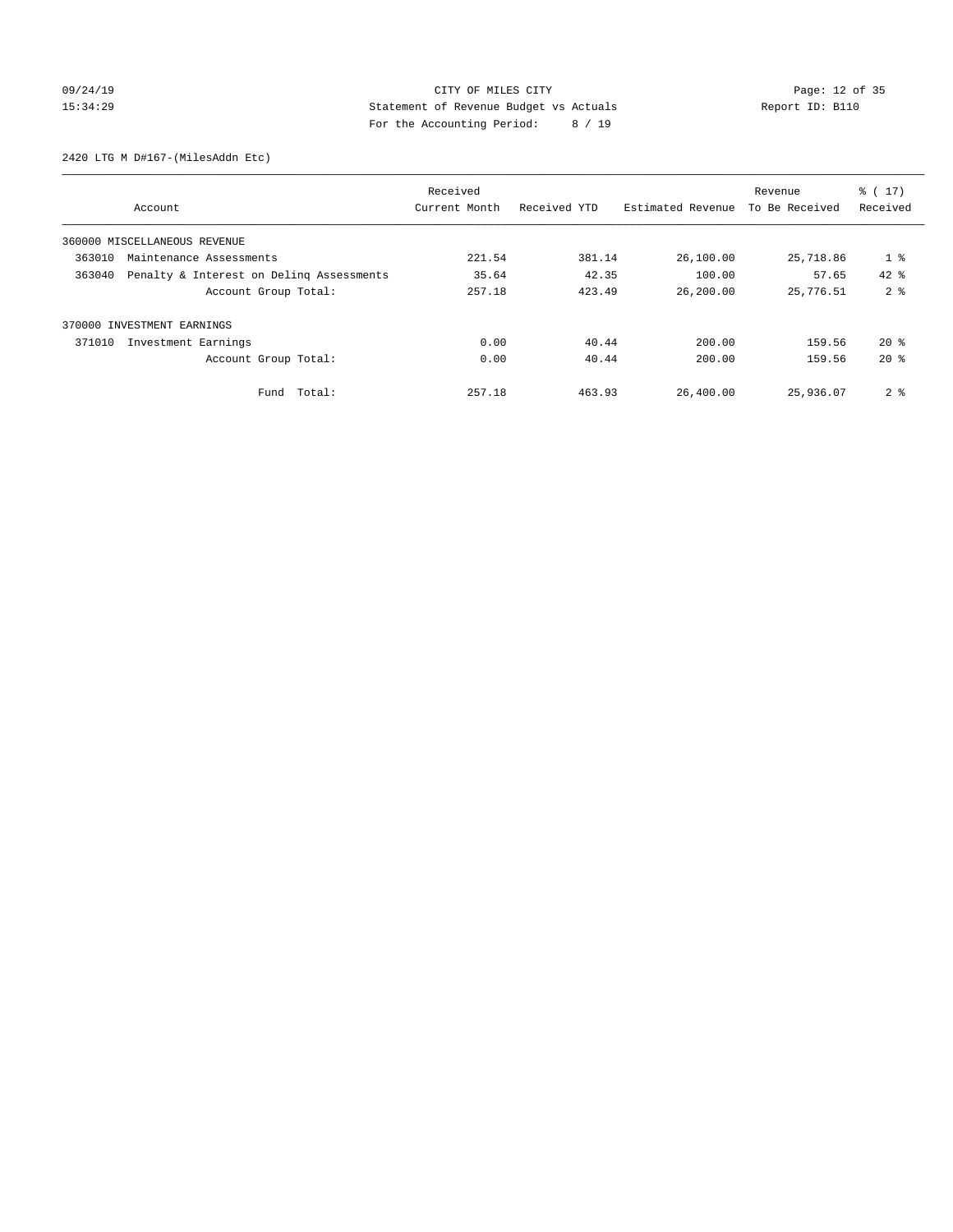# 09/24/19 Page: 13 of 35 15:34:29 Statement of Revenue Budget vs Actuals Report ID: B110 For the Accounting Period: 8 / 19

2430 LTG M D#171-(Balsam Est)

|                                                    |               | Revenue      | $\frac{2}{3}$ ( 17) |                |                |
|----------------------------------------------------|---------------|--------------|---------------------|----------------|----------------|
| Account                                            | Current Month | Received YTD | Estimated Revenue   | To Be Received | Received       |
| 360000 MISCELLANEOUS REVENUE                       |               |              |                     |                |                |
| 363010<br>Maintenance Assessments                  | 0.00          | 0.00         | 5,716.00            | 5,716.00       | 0 %            |
| 363040<br>Penalty & Interest on Deling Assessments | 0.00          | 0.00         | 5.00                | 5.00           | 0 <sup>8</sup> |
| Account Group Total:                               | 0.00          | 0.00         | 5,721.00            | 5,721.00       | 0 <sup>8</sup> |
| 370000 INVESTMENT EARNINGS                         |               |              |                     |                |                |
| Investment Earnings<br>371010                      | 0.00          | 7.00         | 300.00              | 293.00         | 2 <sup>8</sup> |
| Account Group Total:                               | 0.00          | 7.00         | 300.00              | 293.00         | 2 <sup>8</sup> |
| Total:<br>Fund                                     | 0.00          | 7.00         | 6,021.00            | 6,014.00       | 0 <sup>8</sup> |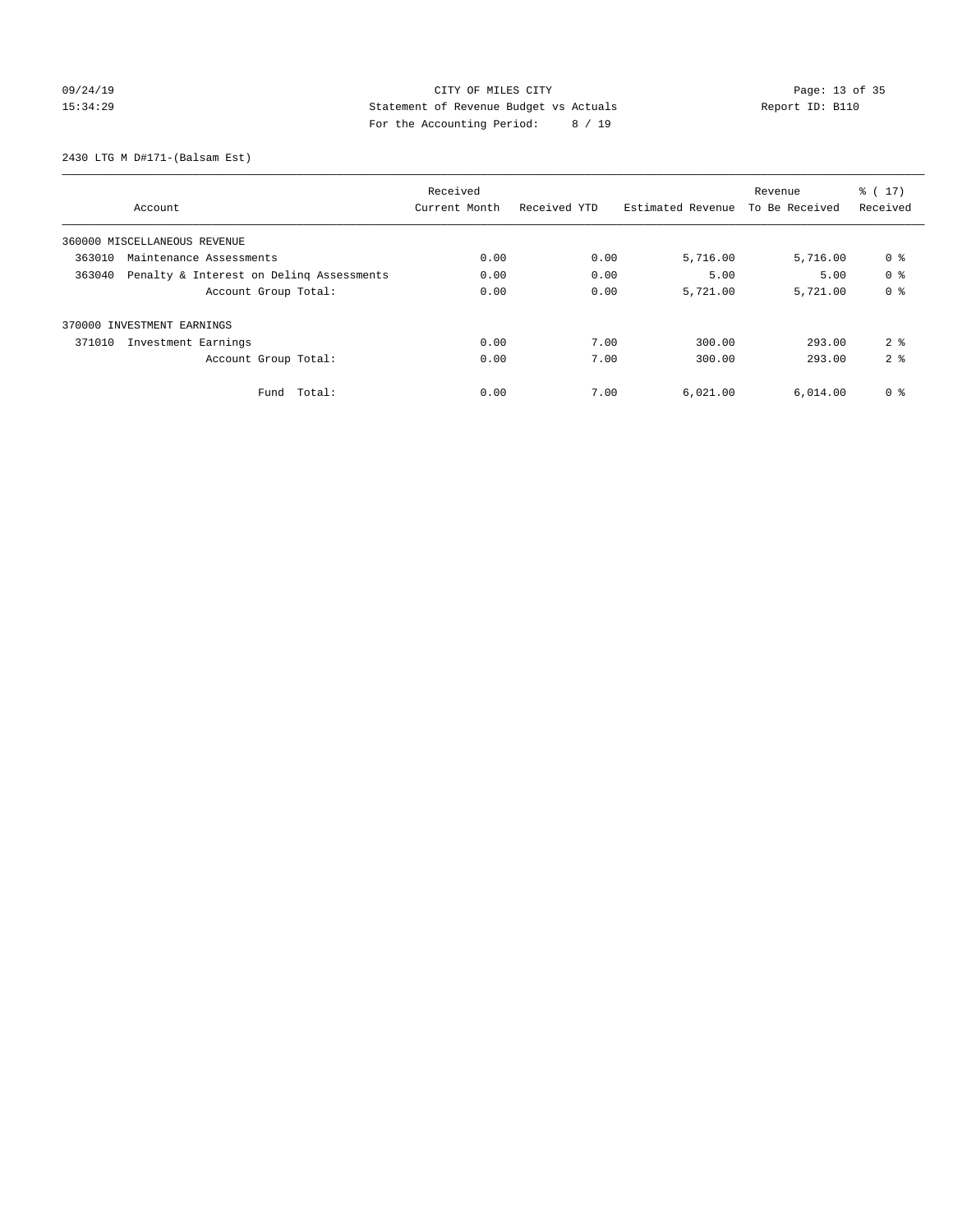# 09/24/19 Page: 14 of 35 15:34:29 Statement of Revenue Budget vs Actuals Report ID: B110 For the Accounting Period: 8 / 19

2440 LTG M D#172-(Main Str)

|                                                    |               |              | Revenue           | $\frac{1}{6}$ (17) |                 |
|----------------------------------------------------|---------------|--------------|-------------------|--------------------|-----------------|
| Account                                            | Current Month | Received YTD | Estimated Revenue | To Be Received     | Received        |
| 360000 MISCELLANEOUS REVENUE                       |               |              |                   |                    |                 |
| 363010<br>Maintenance Assessments                  | 0.00          | 0.00         | 33,451.00         | 33,451.00          | 0 <sup>8</sup>  |
| Penalty & Interest on Deling Assessments<br>363040 | 0.00          | 0.00         | 100.00            | 100.00             | 0 <sup>8</sup>  |
| Account Group Total:                               | 0.00          | 0.00         | 33,551.00         | 33,551.00          | 0 <sup>8</sup>  |
| INVESTMENT EARNINGS<br>370000                      |               |              |                   |                    |                 |
| 371010<br>Investment Earnings                      | 0.00          | 8.06         | 50.00             | 41.94              | 16 <sup>8</sup> |
| Account Group Total:                               | 0.00          | 8.06         | 50.00             | 41.94              | 16 <sup>8</sup> |
| Fund Total:                                        | 0.00          | 8.06         | 33,601.00         | 33,592.94          | 0 %             |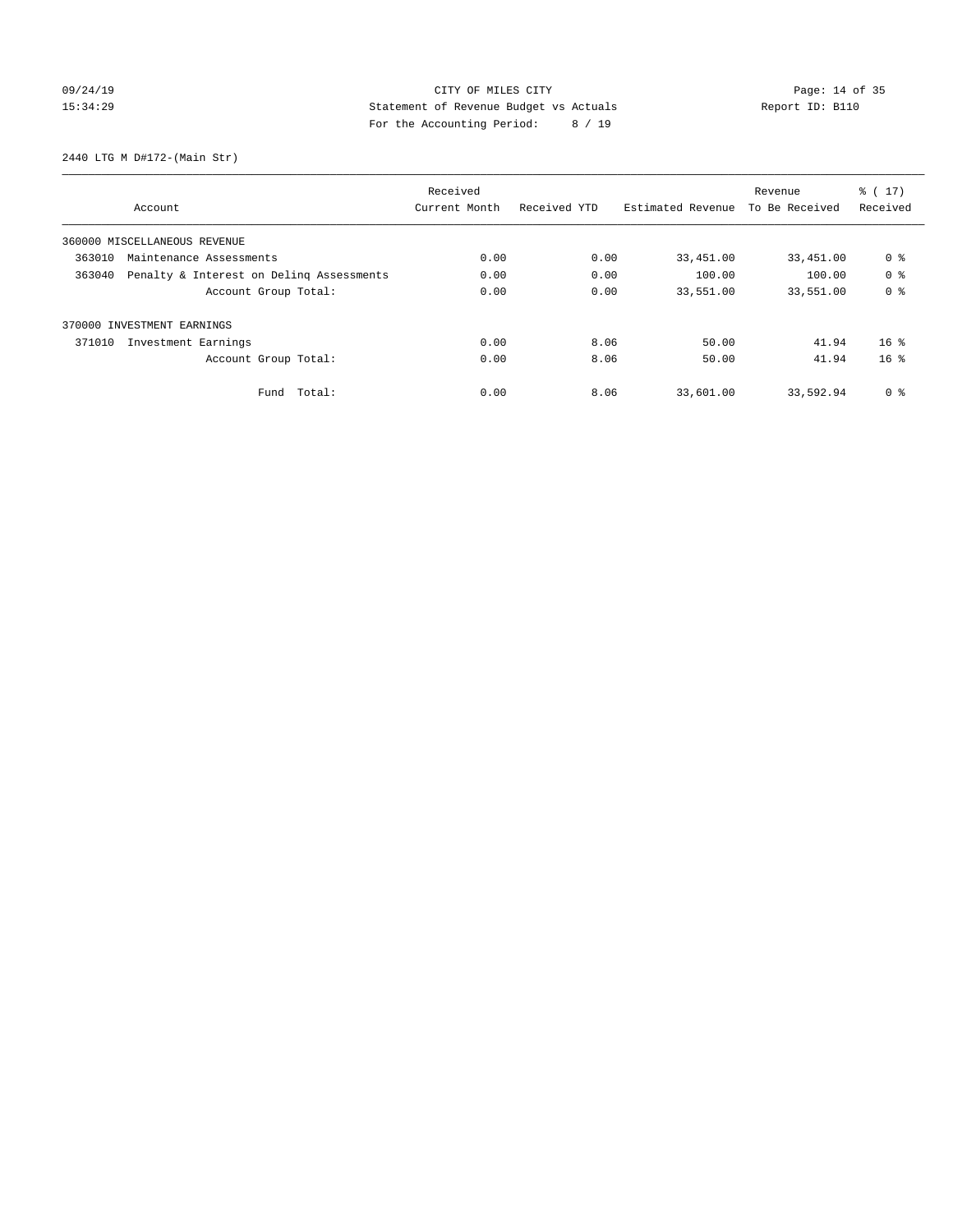# 09/24/19 Page: 15 of 35 15:34:29 Statement of Revenue Budget vs Actuals Report ID: B110 For the Accounting Period: 8 / 19

2450 LTG M D#195-(SG-Trico)

| Received                                           |               |              |                   |                | $\frac{2}{3}$ ( 17) |
|----------------------------------------------------|---------------|--------------|-------------------|----------------|---------------------|
| Account                                            | Current Month | Received YTD | Estimated Revenue | To Be Received | Received            |
| 360000 MISCELLANEOUS REVENUE                       |               |              |                   |                |                     |
| 363010<br>Maintenance Assessments                  | 0.00          | 23.61        | 5,897.00          | 5,873.39       | 0 %                 |
| 363040<br>Penalty & Interest on Deling Assessments | 0.00          | 0.99         | 10.00             | 9.01           | $10*$               |
| Account Group Total:                               | 0.00          | 24.60        | 5,907.00          | 5,882.40       | 0 <sup>8</sup>      |
| 370000 INVESTMENT EARNINGS                         |               |              |                   |                |                     |
| 371010<br>Investment Earnings                      | 0.00          | 10.41        | 50.00             | 39.59          | $21*$               |
| Account Group Total:                               | 0.00          | 10.41        | 50.00             | 39.59          | $21*$               |
| Total:<br>Fund                                     | 0.00          | 35.01        | 5,957.00          | 5,921.99       | 1 <sup>8</sup>      |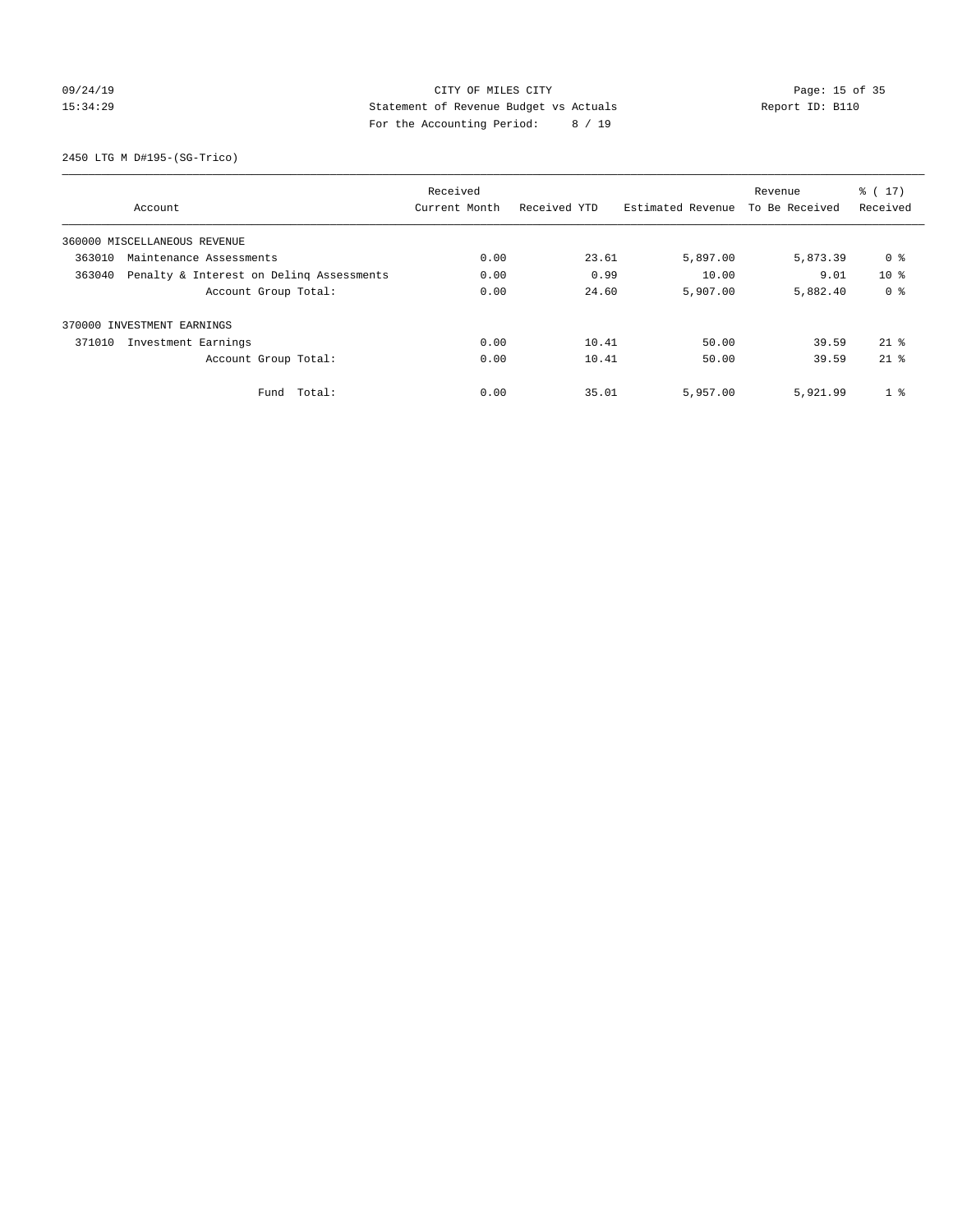# 09/24/19 Page: 16 of 35 15:34:29 Statement of Revenue Budget vs Actuals Report ID: B110 For the Accounting Period: 8 / 19

2470 LTG M D#202-(SG-MDU&NV)

| Received |                                          |               |              |                   | Revenue        | $\frac{2}{3}$ ( 17) |
|----------|------------------------------------------|---------------|--------------|-------------------|----------------|---------------------|
|          | Account                                  | Current Month | Received YTD | Estimated Revenue | To Be Received | Received            |
|          | 360000 MISCELLANEOUS REVENUE             |               |              |                   |                |                     |
| 363010   | Maintenance Assessments                  | 209.71        | 242.47       | 9,308.00          | 9,065.53       | 3 <sup>8</sup>      |
| 363040   | Penalty & Interest on Deling Assessments |               | 31.36        | 50.00             | 18.64          | 63 %                |
|          | Account Group Total:                     | 239.69        | 273.83       | 9,358.00          | 9,084.17       | 3 <sup>8</sup>      |
|          | 370000 INVESTMENT EARNINGS               |               |              |                   |                |                     |
| 371010   | Investment Earnings                      | 0.00          | 6.03         | 10.00             | 3.97           | 60 %                |
|          | Account Group Total:                     | 0.00          | 6.03         | 10.00             | 3.97           | 60 %                |
|          | Fund Total:                              | 239.69        | 279.86       | 9,368.00          | 9,088.14       | 3 <sup>8</sup>      |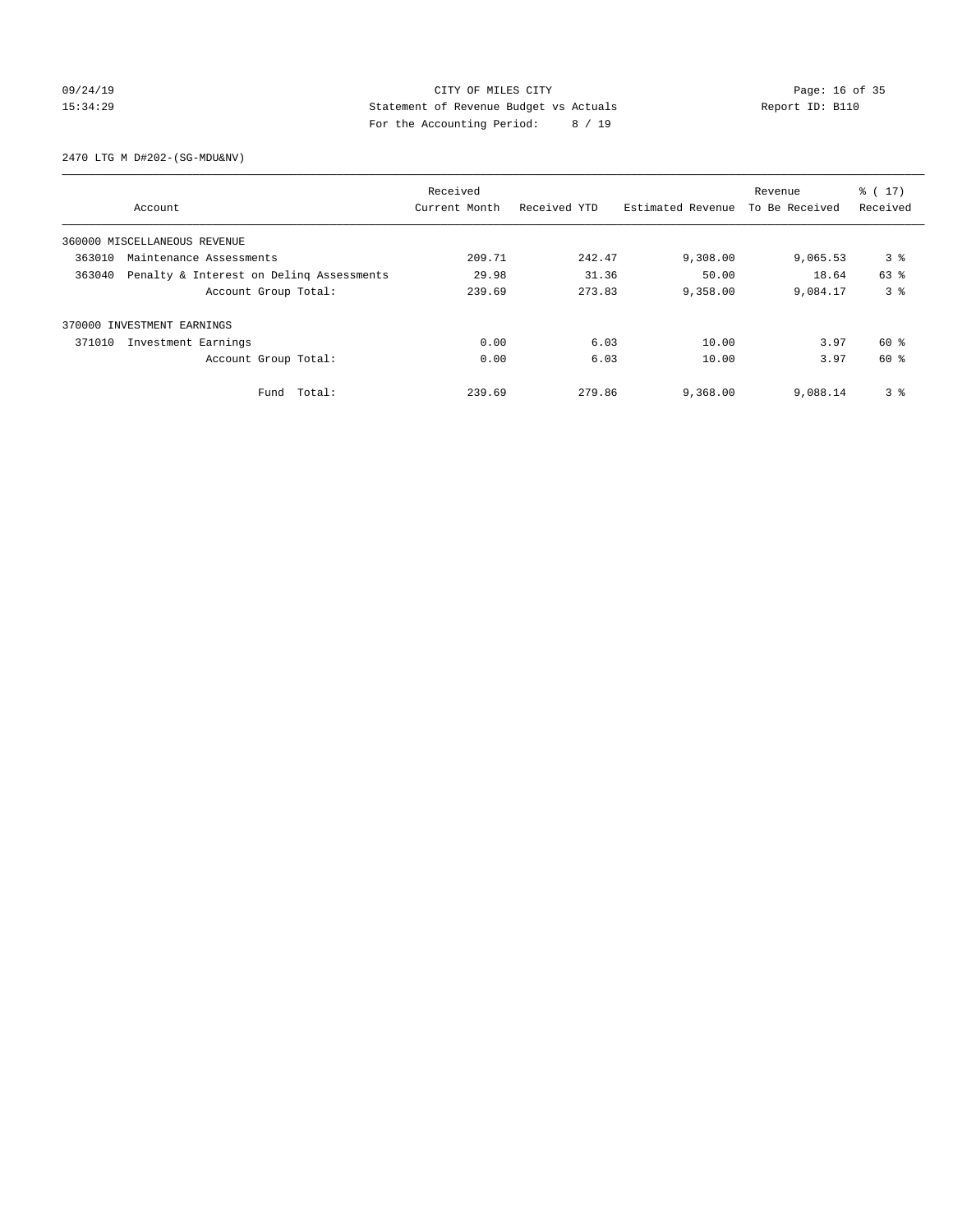# 09/24/19 Page: 17 of 35 15:34:29 Statement of Revenue Budget vs Actuals Report ID: B110 For the Accounting Period: 8 / 19

2480 LTG M M#173-(Milestown Estates)

| Received |                                          |               |              |                   | Revenue        | $\frac{2}{3}$ ( 17) |
|----------|------------------------------------------|---------------|--------------|-------------------|----------------|---------------------|
|          | Account                                  | Current Month | Received YTD | Estimated Revenue | To Be Received | Received            |
|          | 360000 MISCELLANEOUS REVENUE             |               |              |                   |                |                     |
| 363010   | Maintenance Assessments                  | 0.00          | 0.00         | 2,874.00          | 2,874.00       | 0 %                 |
| 363040   | Penalty & Interest on Deling Assessments |               | 0.00         | 2.00              | 2.00           | 0 <sup>8</sup>      |
|          | Account Group Total:                     | 0.00          | 0.00         | 2,876.00          | 2,876.00       | 0 <sup>8</sup>      |
|          | 370000 INVESTMENT EARNINGS               |               |              |                   |                |                     |
| 371010   | Investment Earnings                      | 0.00          | 2.81         | 25.00             | 22.19          | 11 <sup>8</sup>     |
|          | Account Group Total:                     | 0.00          | 2.81         | 25.00             | 22.19          | 11 <sup>8</sup>     |
|          | Fund Total:                              | 0.00          | 2.81         | 2,901.00          | 2,898.19       | 0 %                 |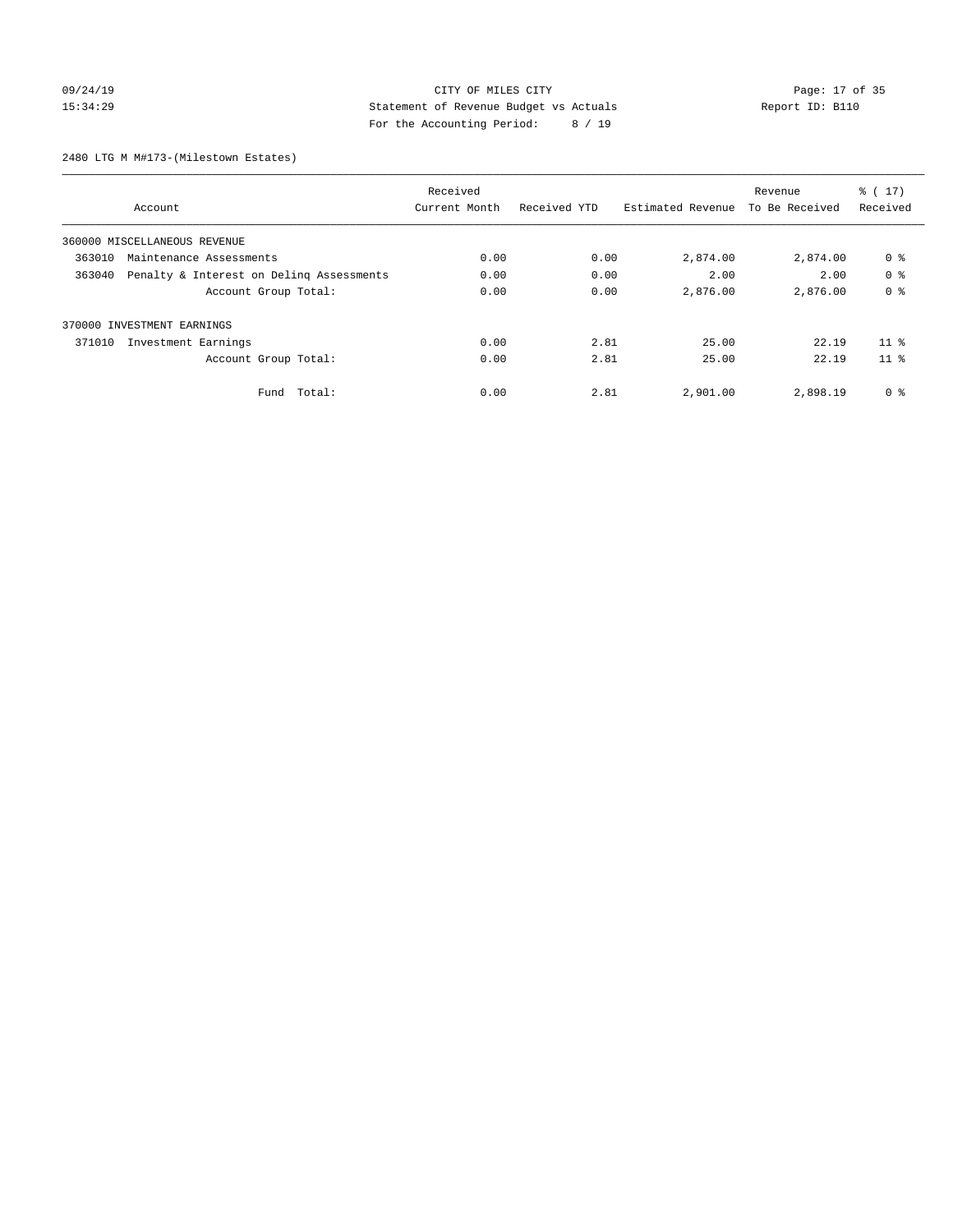# 09/24/19 Page: 18 of 35 15:34:29 Statement of Revenue Budget vs Actuals Report ID: B110 For the Accounting Period: 8 / 19

2510 STR MAINT DIST #204

|        | Account                                  | Received<br>Current Month | Received YTD | Estimated Revenue | Revenue<br>To Be Received | $\frac{1}{6}$ (17)<br>Received |
|--------|------------------------------------------|---------------------------|--------------|-------------------|---------------------------|--------------------------------|
|        | 330000 INTERGOVERNMENTAL REVENUES        |                           |              |                   |                           |                                |
| 331113 | FEMA -Projects                           | 0.00                      | 0.00         | 32,467.00         | 32,467.00                 | 0 <sup>8</sup>                 |
|        | Account Group Total:                     | 0.00                      | 0.00         | 32,467.00         | 32,467.00                 | 0 <sup>8</sup>                 |
|        | 360000 MISCELLANEOUS REVENUE             |                           |              |                   |                           |                                |
| 363010 | Maintenance Assessments                  | 7,553.87                  | 20, 311.93   | 1,704,326.00      | 1,684,014.07              | 1 <sup>8</sup>                 |
| 363040 | Penalty & Interest on Delinq Assessments | 803.02                    | 1,553.10     | 4,000.00          | 2,446.90                  | 39 <sup>8</sup>                |
|        | Account Group Total:                     | 8,356.89                  | 21,865.03    | 1,708,326.00      | 1,686,460.97              | 1 <sup>8</sup>                 |
|        | 370000 INVESTMENT EARNINGS               |                           |              |                   |                           |                                |
| 371010 | Investment Earnings                      | 0.00                      | 1,954.35     | 10,000.00         | 8,045.65                  | $20*$                          |
|        | Account Group Total:                     | 0.00                      | 1,954.35     | 10,000.00         | 8,045.65                  | $20*$                          |
|        | 380000 OTHER FINANCING SOURCES           |                           |              |                   |                           |                                |
| 383000 | Interfund Operating Transfer             | 0.00                      | 0.00         | 84,771.00         | 84,771.00                 | 0 <sup>8</sup>                 |
|        | Account Group Total:                     | 0.00                      | 0.00         | 84,771.00         | 84,771.00                 | 0 <sup>8</sup>                 |
|        | Fund Total:                              | 8,356.89                  | 23,819.38    | 1,835,564.00      | 1,811,744.62              | 1 <sup>8</sup>                 |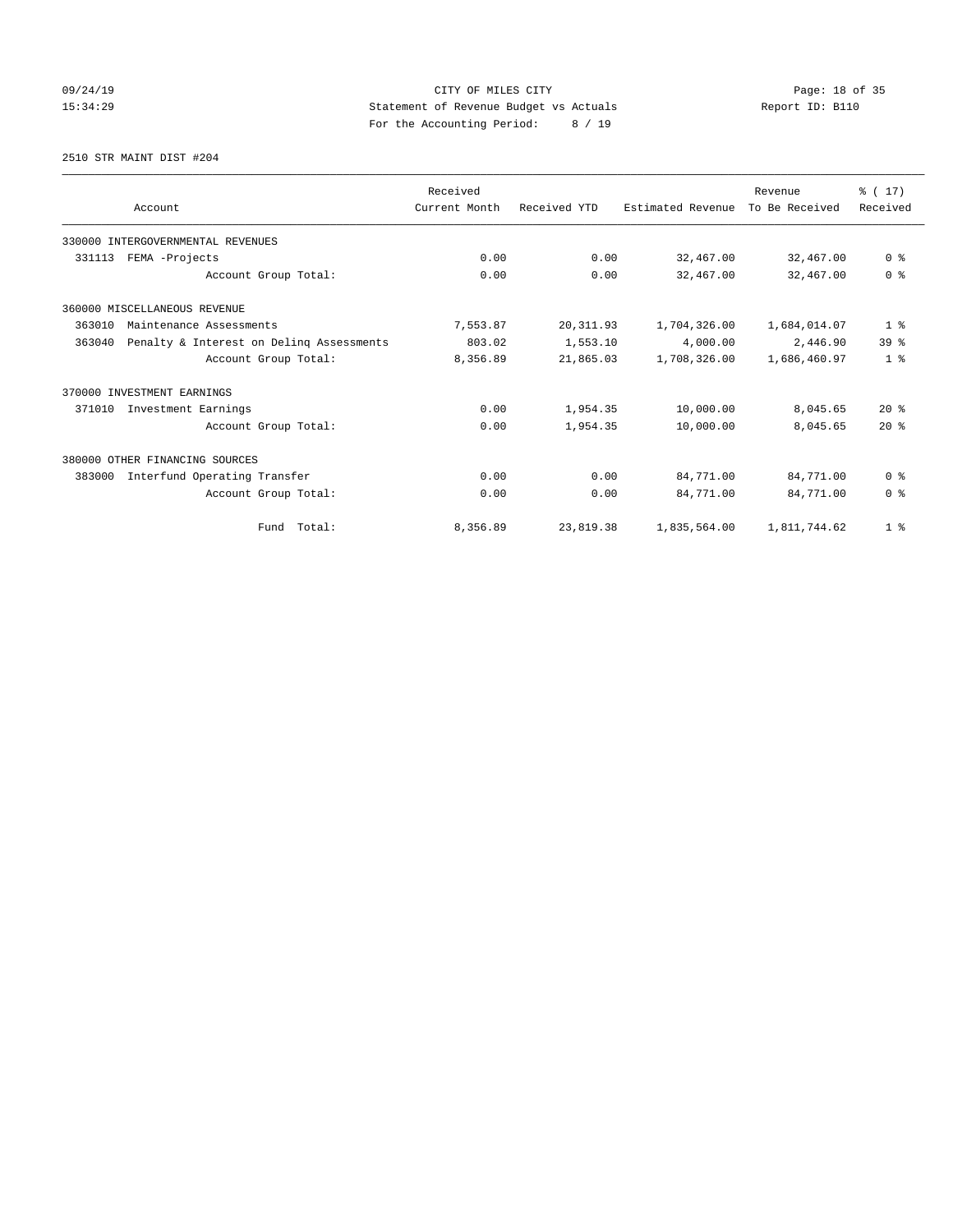# 09/24/19 Page: 19 of 35 15:34:29 Statement of Revenue Budget vs Actuals Report ID: B110 For the Accounting Period: 8 / 19

2520 STR MAINT DIST #205

|        |                                          | Received      |              |                   | Revenue        | $\frac{1}{6}$ (17) |
|--------|------------------------------------------|---------------|--------------|-------------------|----------------|--------------------|
|        | Account                                  | Current Month | Received YTD | Estimated Revenue | To Be Received | Received           |
|        | 330000 INTERGOVERNMENTAL REVENUES        |               |              |                   |                |                    |
| 331113 | FEMA -Projects                           | 0.00          | 0.00         | 8,167.00          | 8,167.00       | 0 <sup>8</sup>     |
|        | Account Group Total:                     | 0.00          | 0.00         | 8,167.00          | 8,167.00       | 0 <sup>8</sup>     |
|        | 360000 MISCELLANEOUS REVENUE             |               |              |                   |                |                    |
| 363010 | Maintenance Assessments                  |               | 4,975.75     | 134,977.00        | 130,001.25     | 4%                 |
| 363040 | Penalty & Interest on Deling Assessments | 130.25        | 246.87       | 1,000.00          | 753.13         | 25%                |
|        | Account Group Total:                     | 2,333.35      | 5,222.62     | 135,977.00        | 130,754.38     | 4%                 |
|        | 370000 INVESTMENT EARNINGS               |               |              |                   |                |                    |
| 371010 | Investment Earnings                      | 0.00          | 687.47       | 400.00            | $-287.47$      | $172$ $%$          |
|        | Account Group Total:                     | 0.00          | 687.47       | 400.00            | $-287.47$      | $172.$ %           |
|        | 380000 OTHER FINANCING SOURCES           |               |              |                   |                |                    |
| 383000 | Interfund Operating Transfer             | 0.00          | 0.00         | 84,442.00         | 84,442.00      | 0 <sup>8</sup>     |
|        | Account Group Total:                     | 0.00          | 0.00         | 84,442.00         | 84,442.00      | 0 <sup>8</sup>     |
|        | Fund Total:                              | 2,333.35      | 5,910.09     | 228,986.00        | 223,075.91     | 3 <sup>8</sup>     |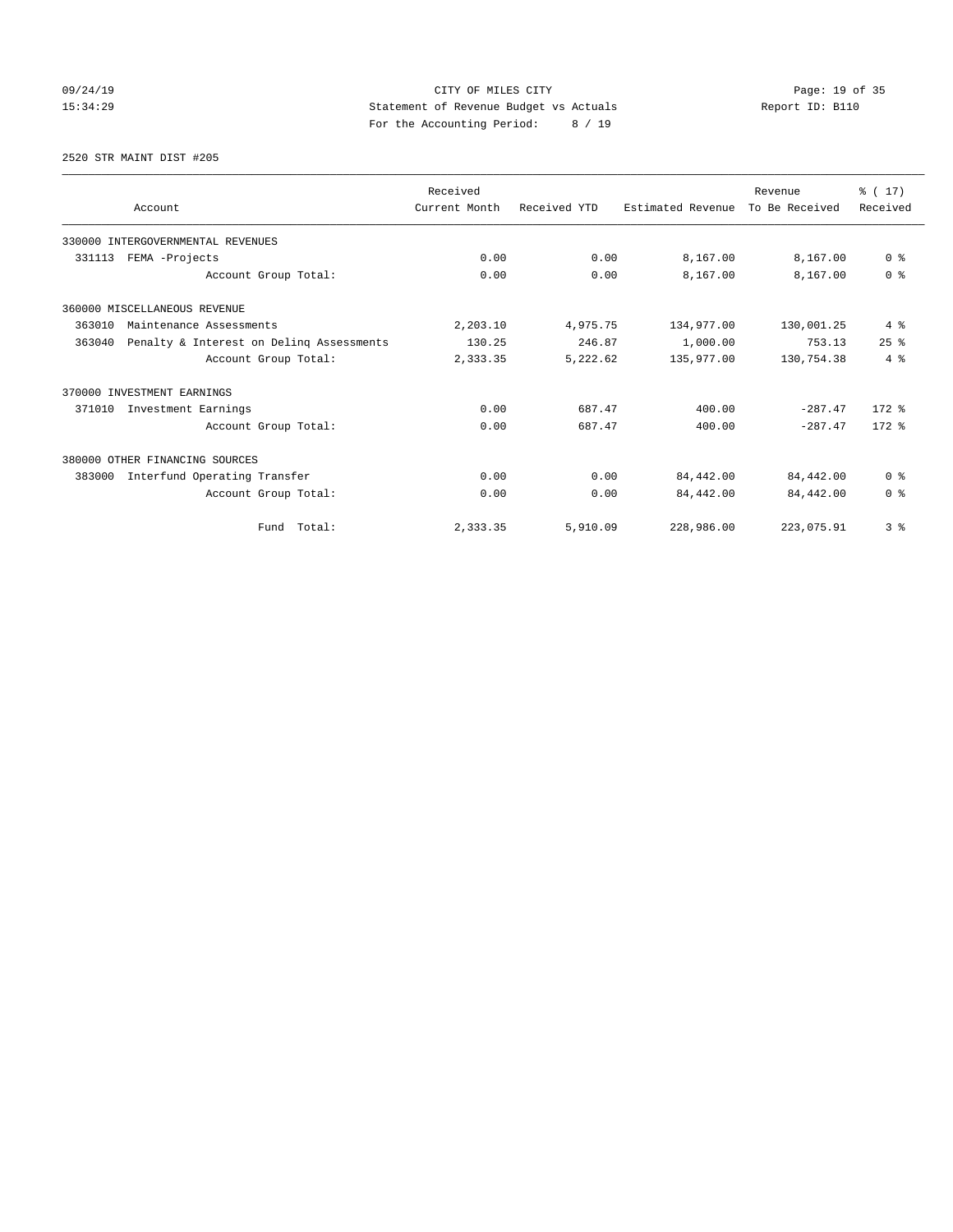# 09/24/19 Page: 20 of 35 15:34:29 Statement of Revenue Budget vs Actuals Report ID: B110 For the Accounting Period: 8 / 19

### 2540 STR MAINT DIST#207-(MILESTOWN ESTATES)

|                                   | Received      |              |                   | Revenue        | $\frac{1}{6}$ (17) |
|-----------------------------------|---------------|--------------|-------------------|----------------|--------------------|
| Account                           | Current Month | Received YTD | Estimated Revenue | To Be Received | Received           |
| 360000 MISCELLANEOUS REVENUE      |               |              |                   |                |                    |
| 363010<br>Maintenance Assessments | 0.00          | 0.00         | 6,512.00          | 6,512.00       | 0 %                |
| Account Group Total:              | 0.00          | 0.00         | 6,512.00          | 6,512.00       | 0 <sup>8</sup>     |
| 370000 INVESTMENT EARNINGS        |               |              |                   |                |                    |
| 371010<br>Investment Earnings     | 0.00          | 9.52         | 100.00            | 90.48          | $10*$              |
| Account Group Total:              | 0.00          | 9.52         | 100.00            | 90.48          | $10*$              |
| Total:<br>Fund                    | 0.00          | 9.52         | 6,612.00          | 6,602.48       | 0 <sup>8</sup>     |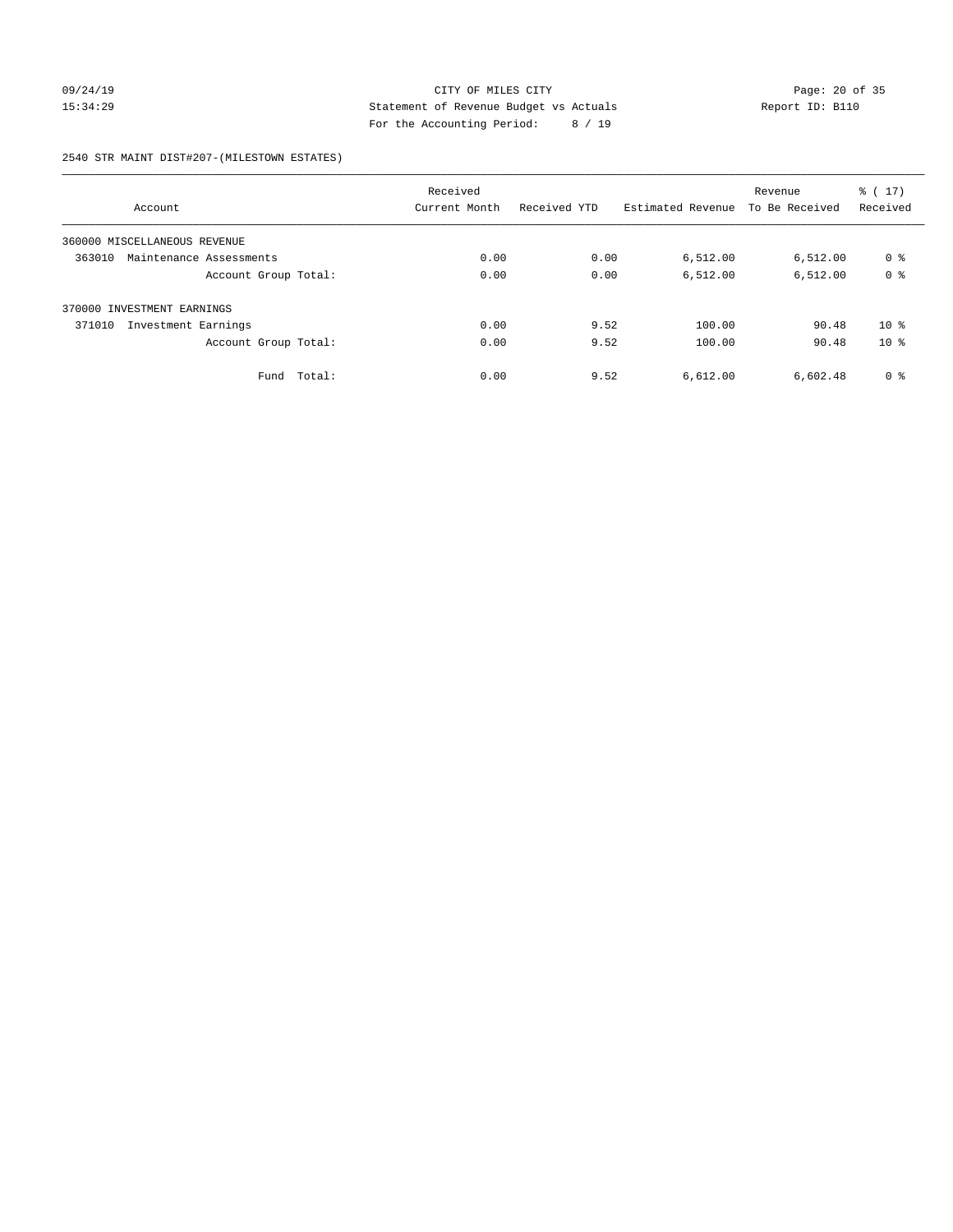# 09/24/19 Page: 21 of 35 15:34:29 Statement of Revenue Budget vs Actuals Report ID: B110 For the Accounting Period: 8 / 19

### 2701 Fire Grants

| Account                           | Received<br>Current Month | Received YTD | Estimated Revenue | Revenue<br>To Be Received | $\frac{1}{6}$ ( 17)<br>Received |
|-----------------------------------|---------------------------|--------------|-------------------|---------------------------|---------------------------------|
| 330000 INTERGOVERNMENTAL REVENUES |                           |              |                   |                           |                                 |
| FEMA -Projects<br>331113          | 144,334.00                | 144,334.00   | 723,232.00        | 578,898.00                | $20*$                           |
| Account Group Total:              | 144,334.00                | 144,334.00   | 723,232.00        | 578,898.00                | $20*$                           |
| 360000 MISCELLANEOUS REVENUE      |                           |              |                   |                           |                                 |
| Sale of Junk or Salvage<br>367000 | 0.00                      | 0.00         | 1,000.00          | 1,000.00                  | 0 <sup>8</sup>                  |
| Account Group Total:              | 0.00                      | 0.00         | 1,000.00          | 1,000.00                  | 0 <sup>8</sup>                  |
| Fund Total:                       | 144,334.00                | 144,334.00   | 724,232.00        | 579,898.00                | $20*$                           |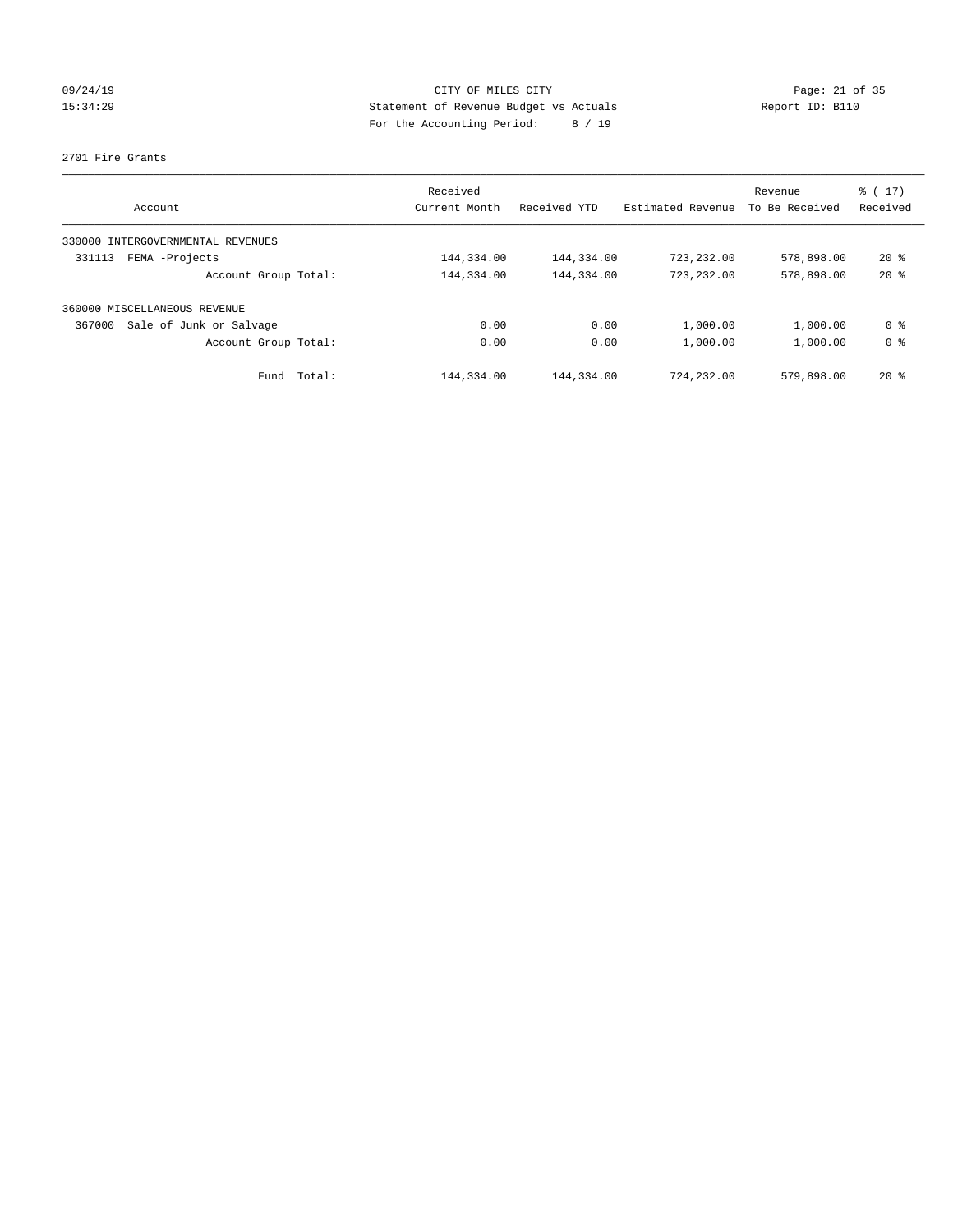# 09/24/19 Page: 22 of 35 15:34:29 Statement of Revenue Budget vs Actuals Report ID: B110 For the Accounting Period: 8 / 19

2820 GAS TAX

| Account                              | Received<br>Current Month | Received YTD | Estimated Revenue | Revenue<br>To Be Received | $\frac{1}{6}$ ( 17)<br>Received |
|--------------------------------------|---------------------------|--------------|-------------------|---------------------------|---------------------------------|
| 330000 INTERGOVERNMENTAL REVENUES    |                           |              |                   |                           |                                 |
| Gasoline Tax Apportionment<br>335040 | 14,376.18                 | 28,752.36    | 172,514.00        | 143,761.64                | $17$ %                          |
| Account Group Total:                 | 14,376.18                 | 28,752.36    | 172,514.00        | 143,761.64                | $17*$                           |
| Fund Total:                          | 14,376.18                 | 28,752.36    | 172,514.00        | 143,761.64                | $17$ %                          |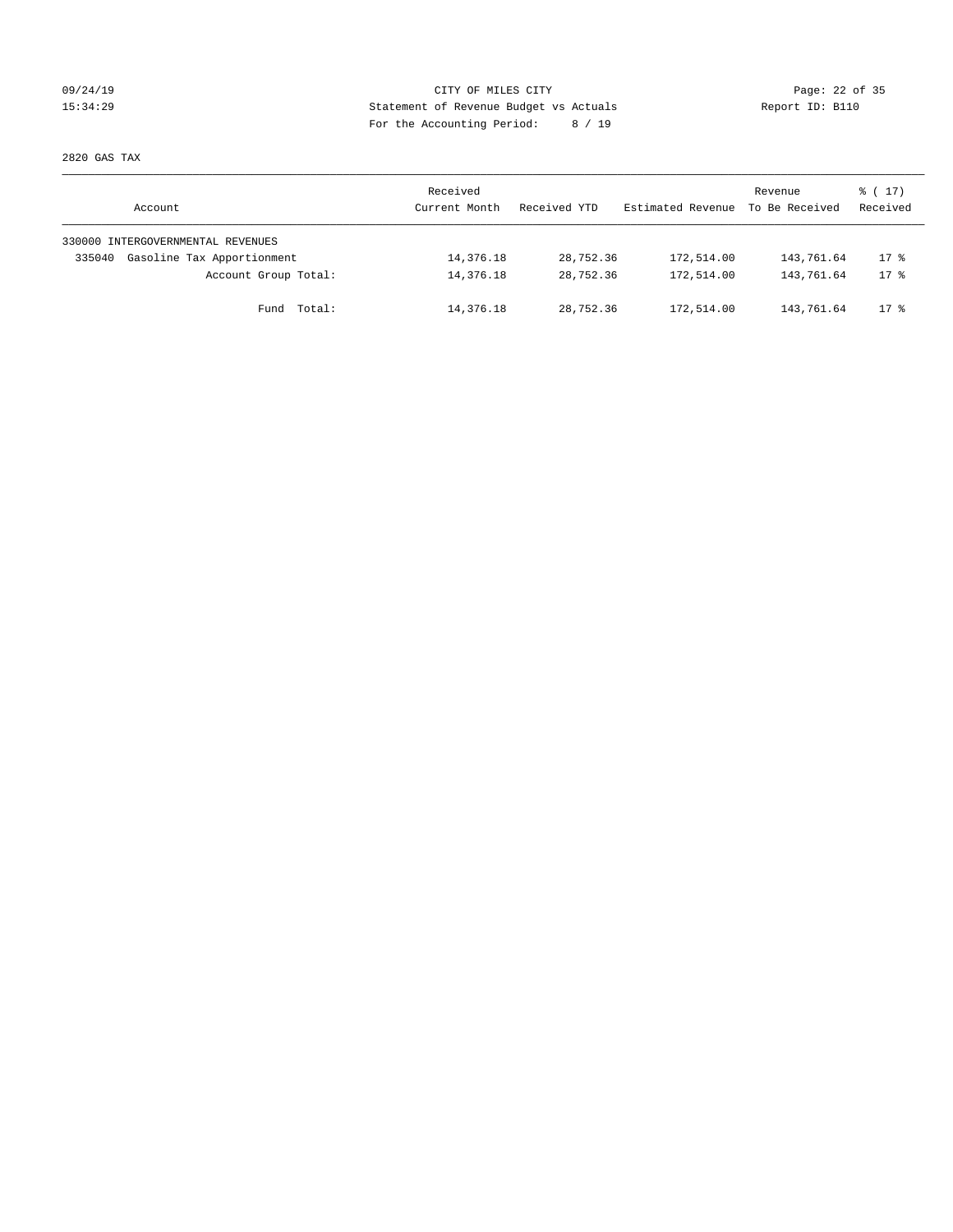# 09/24/19 Page: 23 of 35 15:34:29 Statement of Revenue Budget vs Actuals Report ID: B110 For the Accounting Period: 8 / 19

2821 HB473- Fuel Tax

| Account                                | Received<br>Current Month | Received YTD | Estimated Revenue | Revenue<br>To Be Received | $\frac{1}{6}$ ( 17 )<br>Received |
|----------------------------------------|---------------------------|--------------|-------------------|---------------------------|----------------------------------|
|                                        |                           |              |                   |                           |                                  |
| 330000 INTERGOVERNMENTAL REVENUES      |                           |              |                   |                           |                                  |
| 335041<br>HB473                        | 0.00                      | 0.00         | 138,752.00        | 138,752.00                | 0 %                              |
| Account Group Total:                   | 0.00                      | 0.00         | 138,752.00        | 138,752.00                | 0 <sup>8</sup>                   |
| 380000 OTHER FINANCING SOURCES         |                           |              |                   |                           |                                  |
| Interfund Operating Transfer<br>383000 | 0.00                      | 0.00         | 6,938.00          | 6,938.00                  | 0 <sup>8</sup>                   |
| Account Group Total:                   | 0.00                      | 0.00         | 6,938.00          | 6,938.00                  | 0 <sup>8</sup>                   |
| Total:<br>Fund                         | 0.00                      | 0.00         | 145,690.00        | 145,690.00                | 0 <sup>8</sup>                   |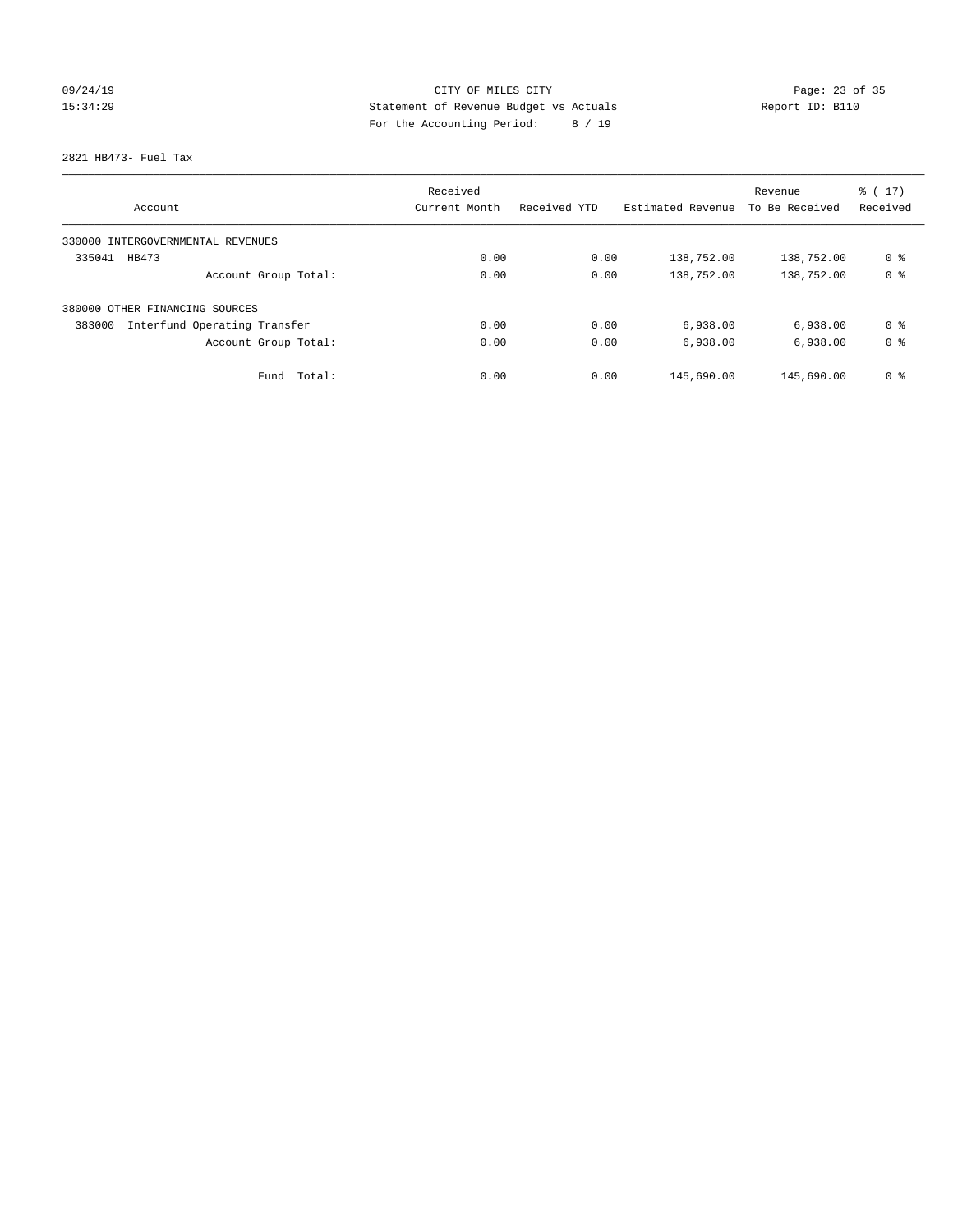# 09/24/19 Page: 24 of 35 15:34:29 Statement of Revenue Budget vs Actuals Report ID: B110 For the Accounting Period: 8 / 19

2850 911 EMERGENCY

|        | Account                           |             | Received<br>Current Month | Received YTD | Estimated Revenue | Revenue<br>To Be Received | % (17)<br>Received |
|--------|-----------------------------------|-------------|---------------------------|--------------|-------------------|---------------------------|--------------------|
|        | 330000 INTERGOVERNMENTAL REVENUES |             |                           |              |                   |                           |                    |
| 334014 | 911 State Grant                   |             | 0.00                      | 0.00         | 371,790.00        | 371,790.00                | 0 %                |
| 335080 | Basic 911 Funds                   |             | 56,798.23                 | 56,798.23    | 138,000.00        | 81,201.77                 | 41 %               |
| 335081 | Enhanced 911 Funds                |             | 0.00                      | 0.00         | 63,000.00         | 63,000.00                 | 0 <sup>8</sup>     |
|        | Account Group Total:              |             | 56,798.23                 | 56,798.23    | 572,790.00        | 515,991.77                | $10*$              |
|        | 370000 INVESTMENT EARNINGS        |             |                           |              |                   |                           |                    |
| 371010 | Investment Earnings               |             | 0.00                      | 893.55       | 6,800.00          | 5,906.45                  | $13*$              |
|        | Account Group Total:              |             | 0.00                      | 893.55       | 6,800.00          | 5,906.45                  | 13 <sup>8</sup>    |
|        |                                   | Fund Total: | 56,798.23                 | 57,691.78    | 579,590.00        | 521,898.22                | $10*$              |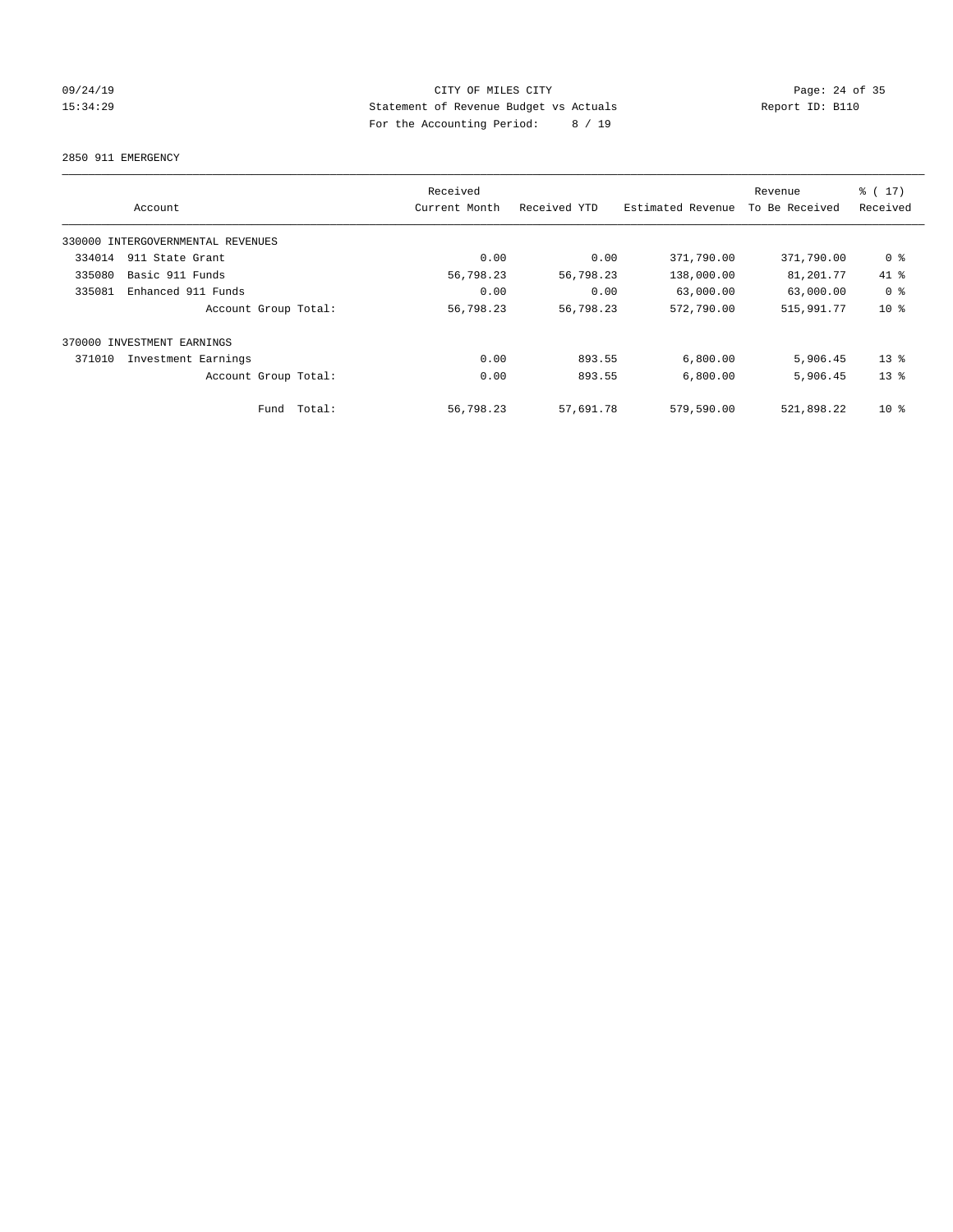# 09/24/19 Page: 25 of 35 15:34:29 Statement of Revenue Budget vs Actuals Report ID: B110 For the Accounting Period: 8 / 19

2880 LIBRARY GRANTS

|        | Account                           | Received<br>Current Month | Received YTD | Estimated Revenue | Revenue<br>To Be Received | $\frac{1}{6}$ (17)<br>Received |
|--------|-----------------------------------|---------------------------|--------------|-------------------|---------------------------|--------------------------------|
|        | 330000 INTERGOVERNMENTAL REVENUES |                           |              |                   |                           |                                |
| 334100 | Library - State Aid               | 0.00                      | 0.00         | 5,399.00          | 5.399.00                  | 0 %                            |
| 334101 | HB#193-Interlibrary Loan Reimb    | 0.00                      | 0.00         | 5,000.00          | 5,000.00                  | 0 <sup>8</sup>                 |
| 334105 | Sagebrush Fed/Coal Sev Tax        | 0.00                      | 0.00         | 4,847.00          | 4,847.00                  | 0 <sup>8</sup>                 |
|        | Account Group Total:              | 0.00                      | 0.00         | 15,246.00         | 15,246.00                 | 0 <sup>8</sup>                 |
|        | Fund Total:                       | 0.00                      | 0.00         | 15,246.00         | 15,246.00                 | 0 %                            |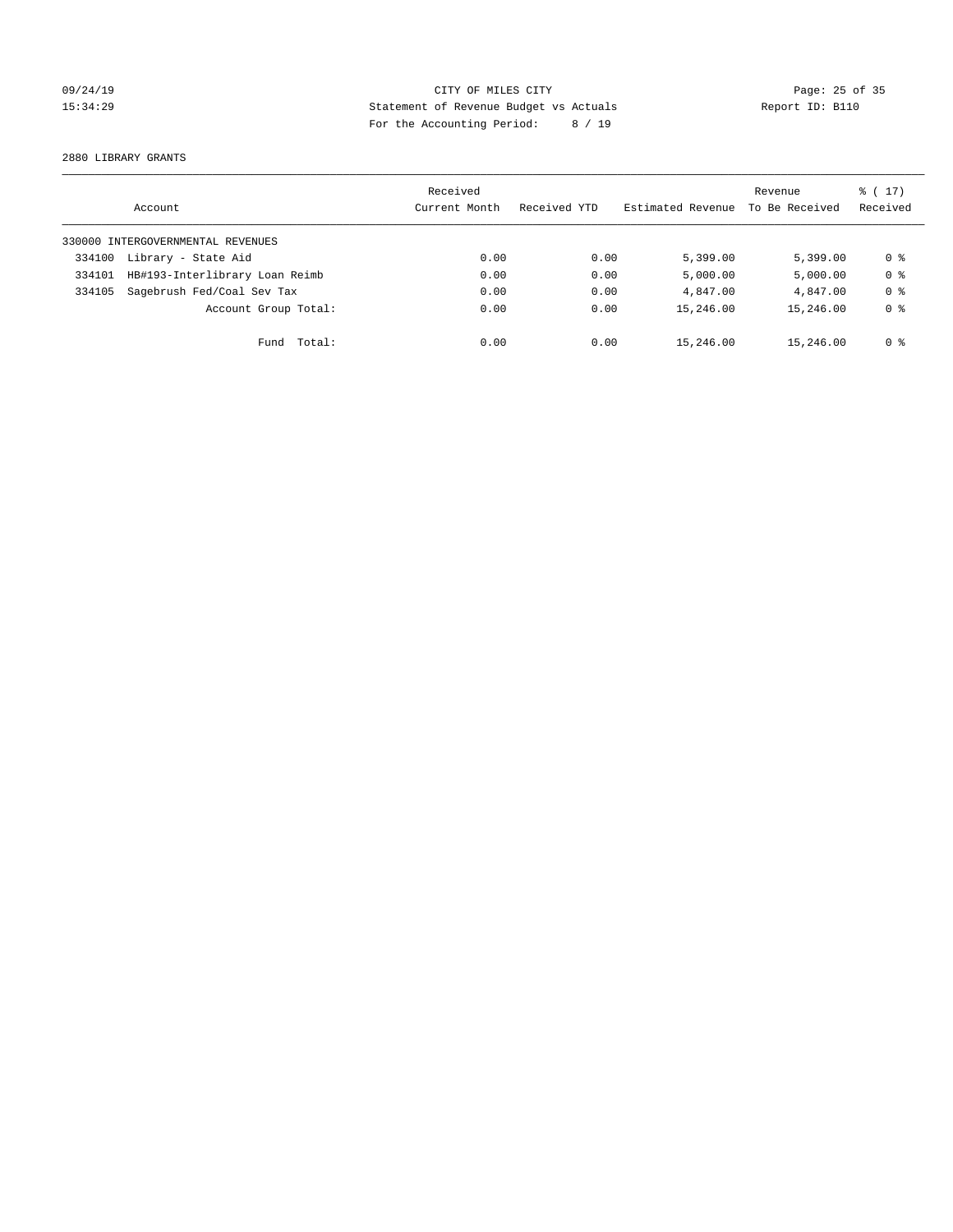# 09/24/19 Page: 26 of 35 15:34:29 Statement of Revenue Budget vs Actuals Report ID: B110 For the Accounting Period: 8 / 19

2935 Historic Preservation

|                                        | Received      |              |                   | Revenue        | $\frac{1}{6}$ (17) |
|----------------------------------------|---------------|--------------|-------------------|----------------|--------------------|
| Account                                | Current Month | Received YTD | Estimated Revenue | To Be Received | Received           |
| 330000 INTERGOVERNMENTAL REVENUES      |               |              |                   |                |                    |
| 334000<br>State Grants                 | 0.00          | 0.00         | 5,500.00          | 5,500.00       | 0 <sup>8</sup>     |
| Account Group Total:                   | 0.00          | 0.00         | 5,500.00          | 5,500.00       | 0 <sup>8</sup>     |
| 340000 Charges for Services            |               |              |                   |                |                    |
| Preservation Service Fees<br>346080    | 0.00          | 0.00         | 1,200.00          | 1,200.00       | 0 <sup>8</sup>     |
| Account Group Total:                   | 0.00          | 0.00         | 1,200.00          | 1,200.00       | 0 <sup>8</sup>     |
| 380000 OTHER FINANCING SOURCES         |               |              |                   |                |                    |
| Interfund Operating Transfer<br>383000 | 0.00          | 0.00         | 2,200.00          | 2,200.00       | 0 <sup>8</sup>     |
| Account Group Total:                   | 0.00          | 0.00         | 2,200.00          | 2,200.00       | 0 <sup>8</sup>     |
| Fund Total:                            | 0.00          | 0.00         | 8,900.00          | 8,900.00       | 0 <sup>8</sup>     |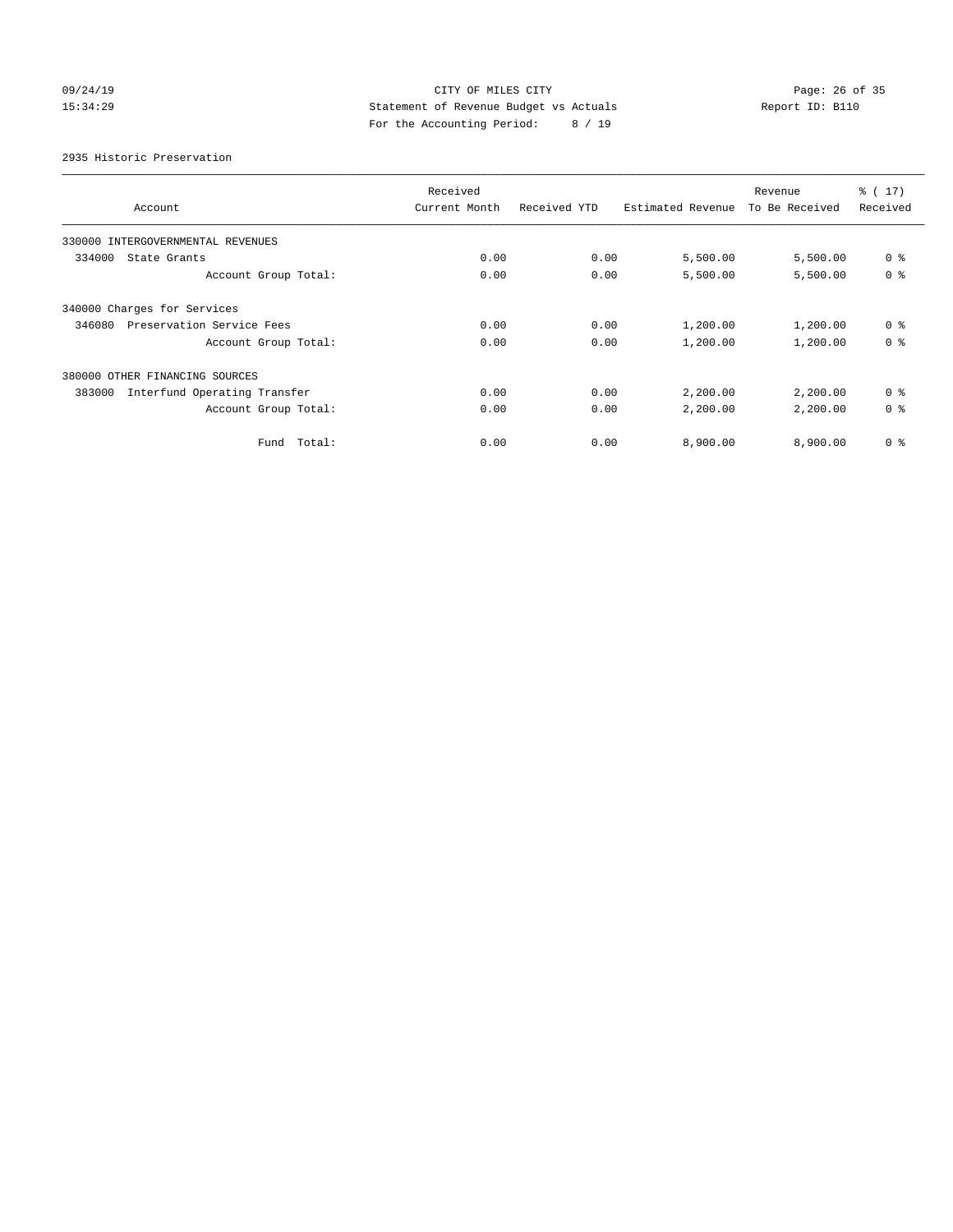# 09/24/19 Page: 27 of 35 15:34:29 Statement of Revenue Budget vs Actuals Report ID: B110 For the Accounting Period: 8 / 19

2985 RETIRED SENIOR VOLUNTEER PROG (RSVP)

|                                   |        | Received      |              |                   | Revenue        | $\frac{1}{6}$ (17) |
|-----------------------------------|--------|---------------|--------------|-------------------|----------------|--------------------|
| Account                           |        | Current Month | Received YTD | Estimated Revenue | To Be Received | Received           |
| 330000 INTERGOVERNMENTAL REVENUES |        |               |              |                   |                |                    |
| 331165<br>RSVP FEDERAL GRANTS     |        | 8,092.52      | 8,092.52     | 78,912.00         | 70,819.48      | $10*$              |
| Account Group Total:              |        | 8,092.52      | 8,092.52     | 78,912.00         | 70,819.48      | $10*$              |
| 360000 MISCELLANEOUS REVENUE      |        |               |              |                   |                |                    |
| 362020<br>MISC REVENUE            |        | 3,412.78      | 3,438.78     | 18,600.00         | 15,161.22      | 18 <sup>8</sup>    |
| Account Group Total:              |        | 3,412.78      | 3,438.78     | 18,600.00         | 15, 161. 22    | 18 <sup>°</sup>    |
| 370000 INVESTMENT EARNINGS        |        |               |              |                   |                |                    |
| 371010<br>Investment Earnings     |        | 0.00          | 14.44        | 0.00              | $-14.44$       | $***$ $ -$         |
| Account Group Total:              |        | 0.00          | 14.44        | 0.00              | $-14.44$       | $***$ $\approx$    |
| Fund                              | Total: | 11,505.30     | 11,545.74    | 97,512.00         | 85,966.26      | $12*$              |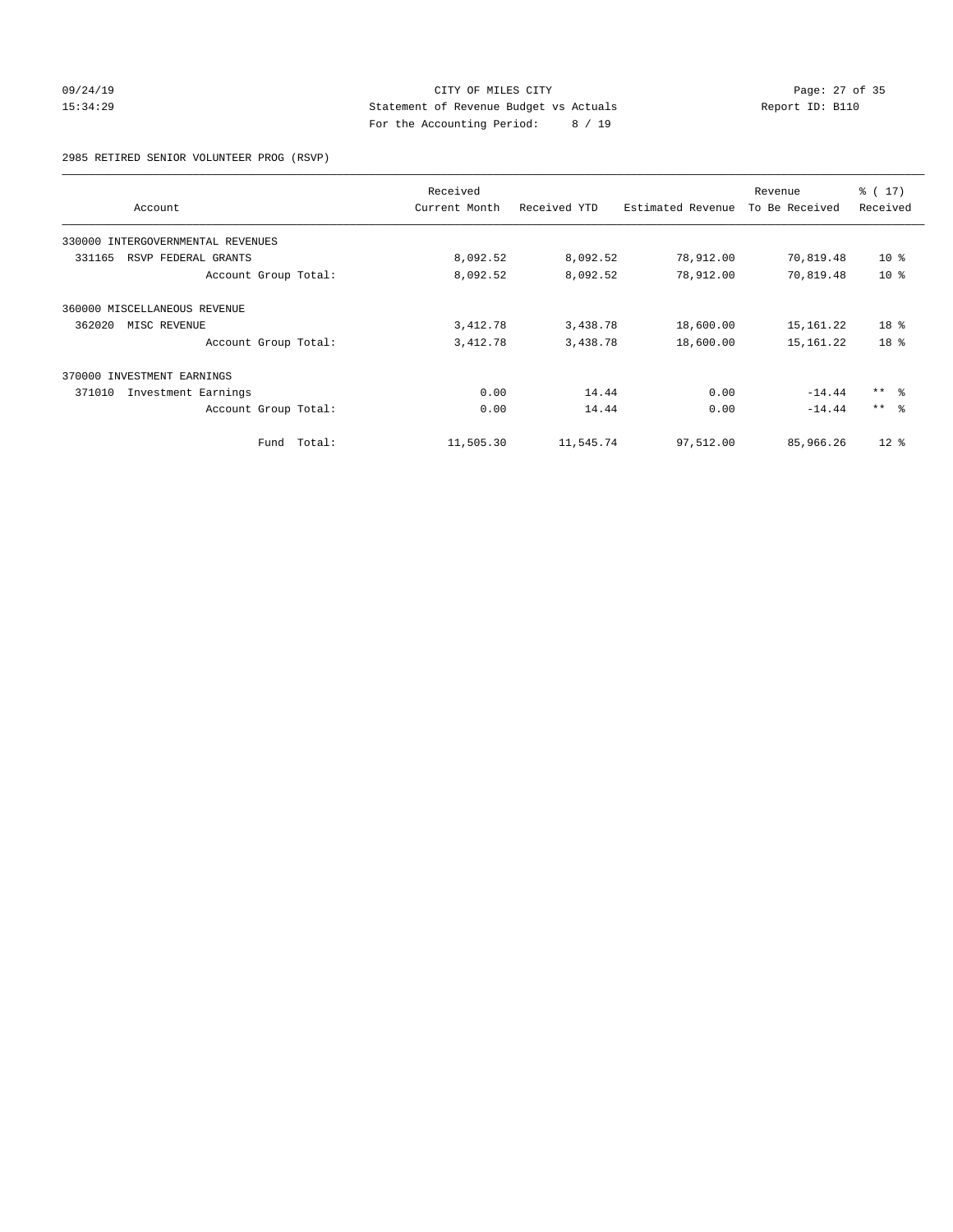# 09/24/19 Page: 28 of 35 15:34:29 Statement of Revenue Budget vs Actuals Report ID: B110 For the Accounting Period: 8 / 19

3670 SID 211

| Account                                           | Received<br>Current Month | Received YTD | Estimated Revenue To Be Received | Revenue  | $\frac{1}{6}$ ( 17)<br>Received |
|---------------------------------------------------|---------------------------|--------------|----------------------------------|----------|---------------------------------|
| 360000 MISCELLANEOUS REVENUE                      |                           |              |                                  |          |                                 |
| Bond Principal and Interest Assessments<br>363020 | 0.00                      | 0.00         | 5,347.00                         | 5,347.00 | 0 %                             |
| Account Group Total:                              | 0.00                      | 0.00         | 5,347.00                         | 5,347.00 | 0 %                             |
| Fund Total:                                       | 0.00                      | 0.00         | 5,347.00                         | 5,347.00 | 0 %                             |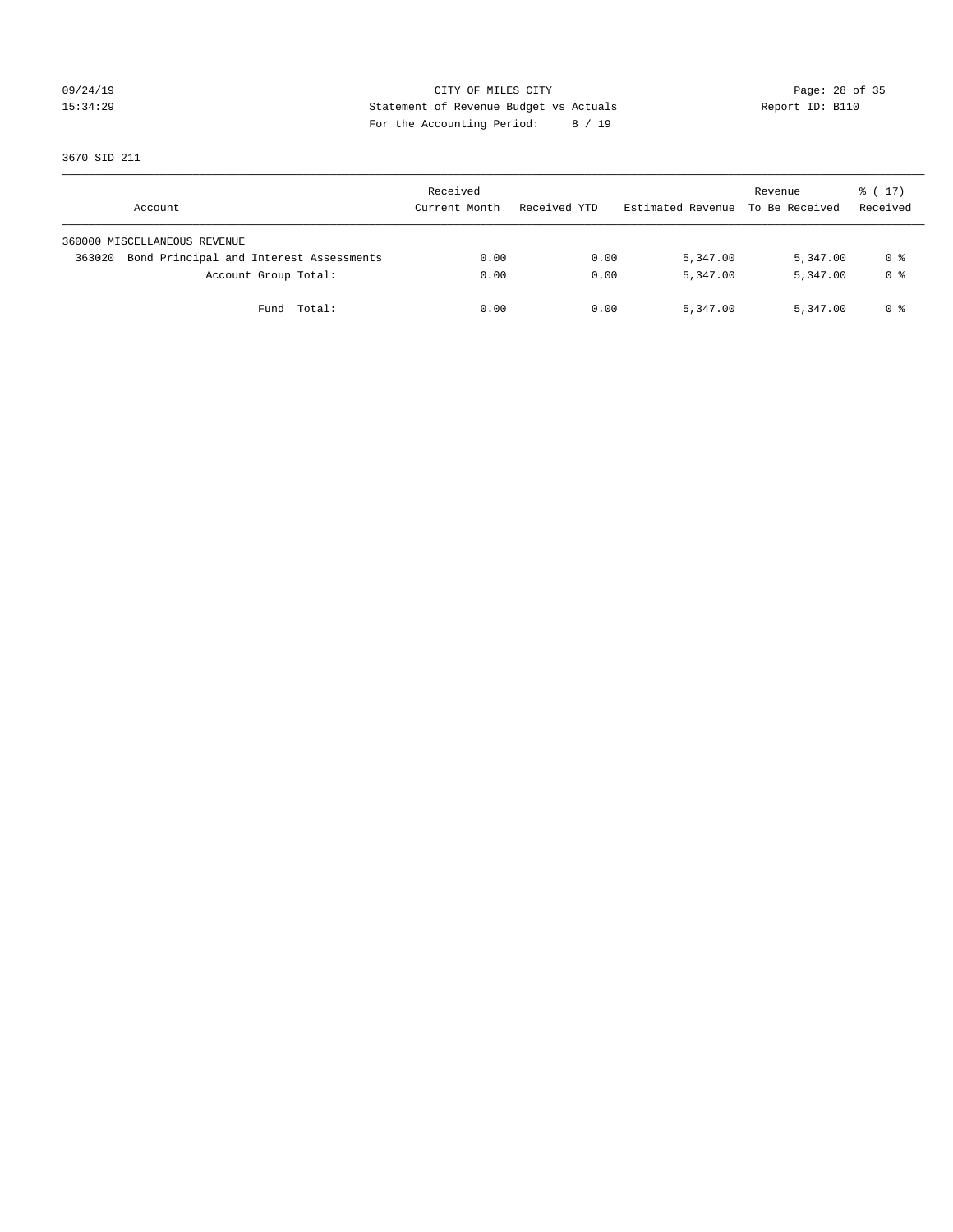# 09/24/19 Page: 29 of 35 15:34:29 Statement of Revenue Budget vs Actuals Report ID: B110 For the Accounting Period: 8 / 19

4000 General Fund Capitol Improvement Fund

| Account                       | Received<br>Current Month | Received YTD | Estimated Revenue | Revenue<br>To Be Received | $\frac{1}{6}$ ( 17 )<br>Received |
|-------------------------------|---------------------------|--------------|-------------------|---------------------------|----------------------------------|
| 370000 INVESTMENT EARNINGS    |                           |              |                   |                           |                                  |
| Investment Earnings<br>371010 | 0.00                      | 198.16       | 1,400.00          | 1,201.84                  | $14*$                            |
| Account Group Total:          | 0.00                      | 198.16       | 1,400.00          | 1,201.84                  | $14*$                            |
| Fund Total:                   | 0.00                      | 198.16       | 1,400.00          | 1,201.84                  | $14*$                            |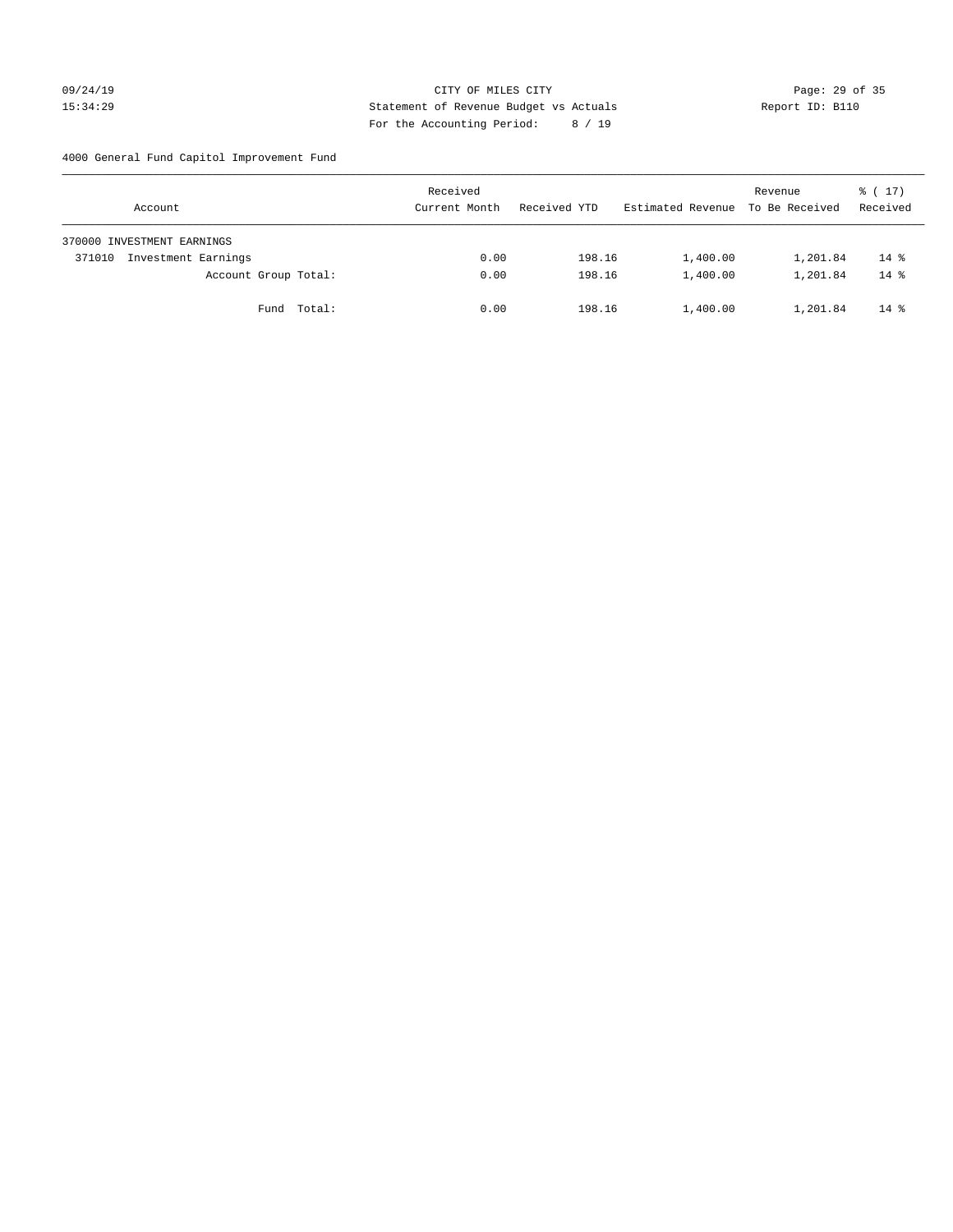# 09/24/19 Page: 30 of 35 15:34:29 Statement of Revenue Budget vs Actuals Report ID: B110 For the Accounting Period: 8 / 19

4060 CAPITAL IMPROV-PUBLIC WORKS

|        |                                    | Received      |              |                   | Revenue        | $\frac{1}{6}$ (17) |
|--------|------------------------------------|---------------|--------------|-------------------|----------------|--------------------|
|        | Account                            | Current Month | Received YTD | Estimated Revenue | To Be Received | Received           |
|        | 320000 LICENSES AND PERMITS        |               |              |                   |                |                    |
| 323040 | Other Miscellaneous Permits        | 500.00        | 1,400.00     | 4,200.00          | 2,800.00       | 33 <sup>8</sup>    |
|        | Account Group Total:               | 500.00        | 1,400.00     | 4,200.00          | 2,800.00       | 33%                |
|        | 340000 Charges for Services        |               |              |                   |                |                    |
| 343014 | Street Cleaning                    | 0.00          | 0.00         | 10,800.00         | 10,800.00      | 0 <sup>8</sup>     |
| 343016 | Prkg Vio/Off Str-Impnd Fees        | 0.00          | 0.00         | 500.00            | 500.00         | 0 <sup>8</sup>     |
| 343018 | Sale of Street & Roadway Materials | 0.00          | 0.00         | 1,000.00          | 1,000.00       | 0 <sup>8</sup>     |
|        | Account Group Total:               | 0.00          | 0.00         | 12,300.00         | 12,300.00      | 0 <sup>8</sup>     |
|        | 370000 INVESTMENT EARNINGS         |               |              |                   |                |                    |
| 371010 | Investment Earnings                | 0.00          | 1,371.97     | 2,500.00          | 1,128.03       | 55 <sup>8</sup>    |
|        | Account Group Total:               | 0.00          | 1,371.97     | 2,500.00          | 1,128.03       | 55 <sup>8</sup>    |
|        | Total:<br>Fund                     | 500.00        | 2,771.97     | 19,000.00         | 16,228.03      | 15 <sup>8</sup>    |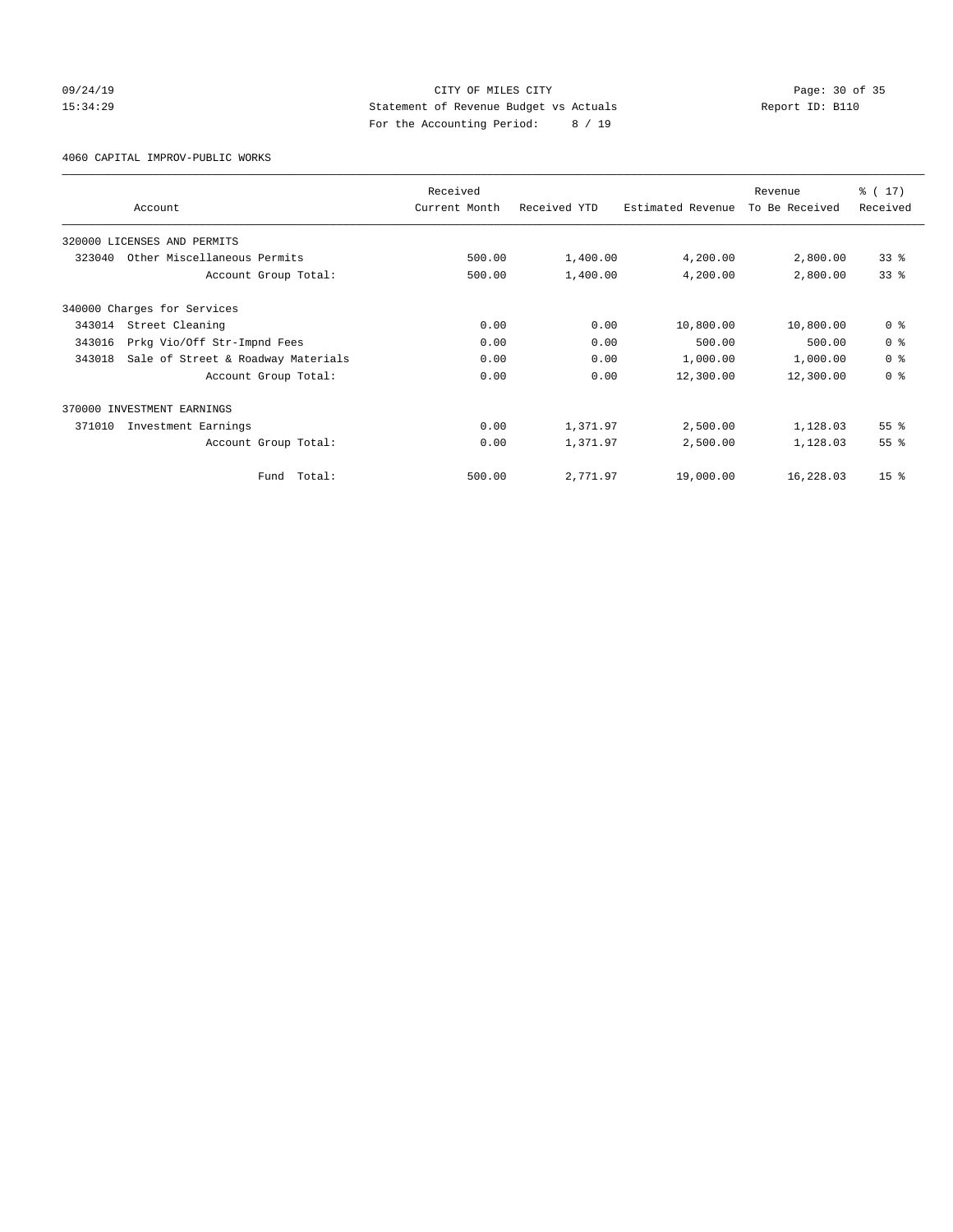# 09/24/19 Page: 31 of 35 15:34:29 Statement of Revenue Budget vs Actuals Report ID: B110 For the Accounting Period: 8 / 19

# 5210 WATER UTILITY

|        |                                | Received      |              |                   | Revenue        | $\frac{1}{2}$ (17) |
|--------|--------------------------------|---------------|--------------|-------------------|----------------|--------------------|
|        | Account                        | Current Month | Received YTD | Estimated Revenue | To Be Received | Received           |
|        | 340000 Charges for Services    |               |              |                   |                |                    |
| 343021 | Metered Water Sales            | 224, 222.38   | 450,742.75   | 1,989,000.00      | 1,538,257.25   | $23$ $%$           |
| 343022 | Unmetered Water Sales/Chrgoffs | 202.13        | 202.13       | 500.00            | 297.87         | $40*$              |
| 343023 | Bulk Water Sales               | 3,080.84      | 3,440.43     | 10,000.00         | 6,559.57       | $34$ $%$           |
| 343025 | Hookup Fee                     | 0.00          | 70.00        | 2,500.00          | 2,430.00       | 3%                 |
| 343026 | Water Install/Tap Chrgs/Labor  | 0.00          | 448.00       | 7,000.00          | 6,552.00       | 6 %                |
| 343027 | Chg for Wtr Dept. Serv         | 6,768.50      | 9,011.88     | 15,000.00         | 5,988.12       | 60 %               |
| 343029 | Curb Stop Replacement Fee      | 3,638.00      | 7,278.00     | 43,000.00         | 35,722.00      | $17*$              |
|        | Account Group Total:           | 237, 911.85   | 471,193.19   | 2,067,000.00      | 1,595,806.81   | $23$ $%$           |
| 370000 | INVESTMENT EARNINGS            |               |              |                   |                |                    |
| 371010 | Investment Earnings            | 0.00          | 13,097.97    | 45,000.00         | 31,902.03      | $29$ $%$           |
|        | Account Group Total:           | 0.00          | 13,097.97    | 45,000.00         | 31,902.03      | 29%                |
|        | Total:<br>Fund                 | 237, 911.85   | 484, 291.16  | 2,112,000.00      | 1,627,708.84   | $23$ $%$           |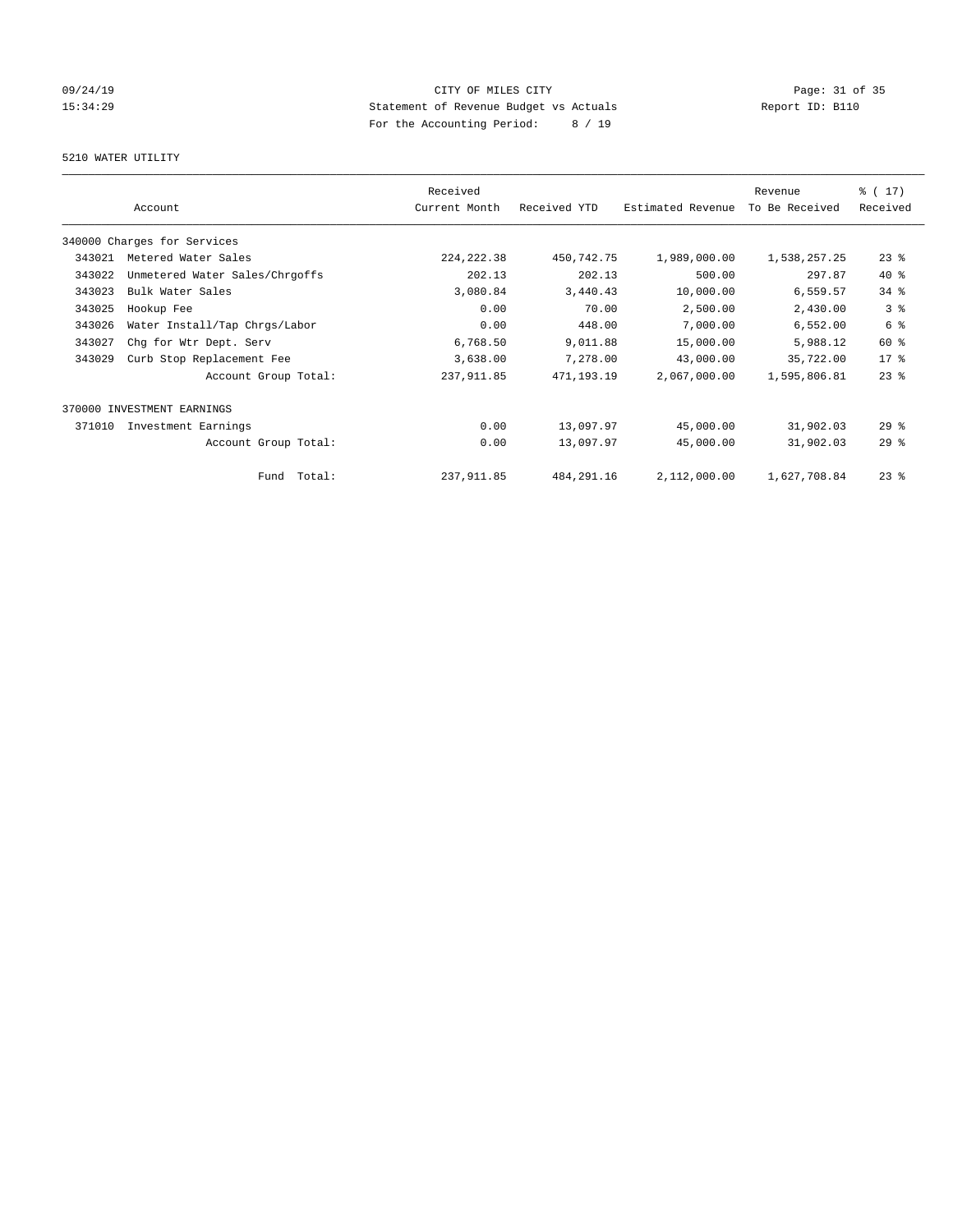# 09/24/19 Page: 32 of 35 15:34:29 Statement of Revenue Budget vs Actuals Report ID: B110 For the Accounting Period: 8 / 19

# 5310 SEWER UTILITY

|        |                                     | Received      |              |                   | Revenue        | $\frac{1}{6}$ (17) |
|--------|-------------------------------------|---------------|--------------|-------------------|----------------|--------------------|
|        | Account                             | Current Month | Received YTD | Estimated Revenue | To Be Received | Received           |
|        | 340000 Charges for Services         |               |              |                   |                |                    |
| 341075 | Serv/Cnty-Interlocal Agmt           | 0.00          | 0.00         | 1,530.00          | 1,530.00       | 0 <sup>8</sup>     |
| 343031 | Sewer Service Charges               | 165, 471.38   | 335, 324.29  | 2,040,000.00      | 1,704,675.71   | $16*$              |
| 343032 | Sewer Installation Charges/Chrgoffs | 202.13        | 202.13       | 1,500.00          | 1,297.87       | 13 <sup>8</sup>    |
| 343033 | Hookup Fee                          | 0.00          | 0.00         | 1,000.00          | 1,000.00       | 0 <sup>8</sup>     |
| 343034 | Treatment Facilities Fees           | 135.00        | 245.00       | 2,000.00          | 1,755.00       | $12*$              |
| 343036 | Miscellaneous Sewer Revenue (Labor) | 0.00          | 0.00         | 4,000.00          | 4,000.00       | 0 <sup>8</sup>     |
| 343037 | Baker Road Etc.                     | 1,209.73      | 2,413.12     | 12,000.00         | 9,586.88       | $20*$              |
|        | Account Group Total:                | 167,018.24    | 338,184.54   | 2,062,030.00      | 1,723,845.46   | 16 <sup>8</sup>    |
|        | 360000 MISCELLANEOUS REVENUE        |               |              |                   |                |                    |
|        | 361010 Land Rental                  | 0.00          | 2,873.90     | 0.00              | $-2,873.90$    | $***$ $=$          |
|        | Account Group Total:                | 0.00          | 2,873.90     | 0.00              | $-2,873.90$    | $***$ $ -$         |
|        | 370000 INVESTMENT EARNINGS          |               |              |                   |                |                    |
| 371010 | Investment Earnings                 | 0.00          | 7,564.01     | 35,000.00         | 27, 435.99     | $22$ $%$           |
|        | Account Group Total:                | 0.00          | 7,564.01     | 35,000.00         | 27, 435.99     | $22$ $%$           |
|        | 380000 OTHER FINANCING SOURCES      |               |              |                   |                |                    |
| 381070 | Proceeds/Loans/Intercap 016-2015    | 0.00          | 0.00         | 489, 355.00       | 489,355.00     | 0 <sup>8</sup>     |
|        | Account Group Total:                | 0.00          | 0.00         | 489, 355.00       | 489,355.00     | 0 <sup>8</sup>     |
|        | Fund Total:                         | 167,018.24    | 348,622.45   | 2,586,385.00      | 2, 237, 762.55 | 13 <sup>8</sup>    |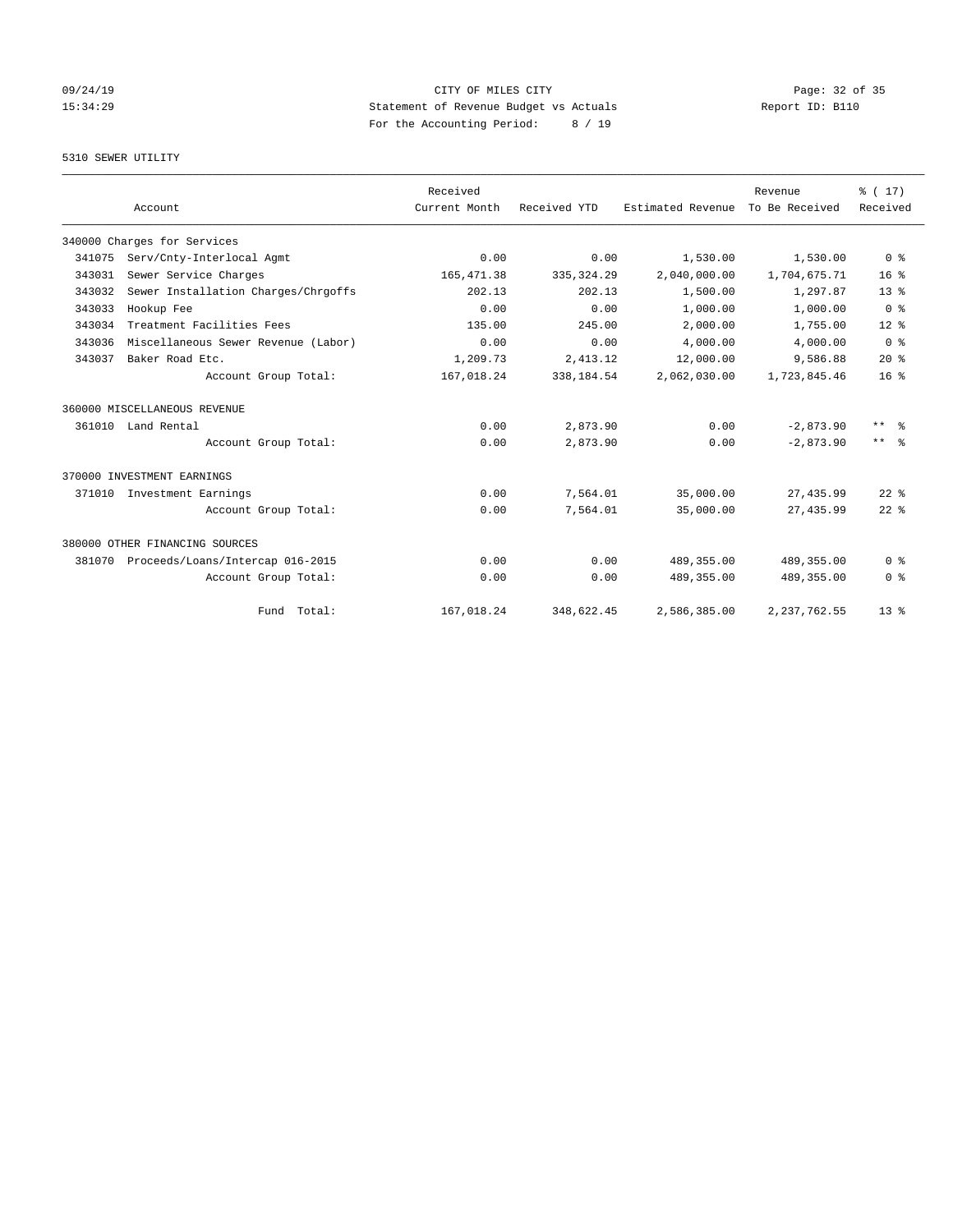09/24/19 Page: 33 of 35 15:34:29 Statement of Revenue Budget vs Actuals Report ID: B110 For the Accounting Period: 8 / 19

### 5510 AMBULANCE FUND

|              |                                        | Received      |              |                   | Revenue        | $\frac{1}{6}$ (17) |
|--------------|----------------------------------------|---------------|--------------|-------------------|----------------|--------------------|
|              | Account                                | Current Month | Received YTD | Estimated Revenue | To Be Received | Received           |
| 310000 TAXES |                                        |               |              |                   |                |                    |
| 311010       | Real Property Taxes                    | 30.83         | 78.96        | 9,284.00          | 9,205.04       | 1 <sup>8</sup>     |
| 311020       | Personal Property Taxes                | 0.78          | 10.66        | 231.00            | 220.34         | 5 <sup>8</sup>     |
| 312000       | Penalty & Interest on Delinquent Taxes | 2.67          | 5.55         | 25.00             | 19.45          | $22$ %             |
|              | Account Group Total:                   | 34.28         | 95.17        | 9,540.00          | 9,444.83       | 1 <sup>8</sup>     |
|              | 330000 INTERGOVERNMENTAL REVENUES      |               |              |                   |                |                    |
| 331040       | Medicaid Supplemental Program-State    | 0.00          | 0.00         | 12,500.00         | 12,500.00      | 0 <sup>8</sup>     |
| 334000       | State Grants                           | 0.00          | 0.00         | 50,000.00         | 50,000.00      | 0 <sup>8</sup>     |
|              | Account Group Total:                   | 0.00          | 0.00         | 62,500.00         | 62,500.00      | 0 <sup>8</sup>     |
|              | 340000 Charges for Services            |               |              |                   |                |                    |
| 341075       | Serv/Cnty-Interlocal Agmt              | 0.00          | 0.00         | 45,000.00         | 45,000.00      | 0 <sup>8</sup>     |
| 342026       | Ambulance Charges                      | 105,210.67    | 231,886.05   | 914,133.00        | 682, 246.95    | 25%                |
| 342027       | Ambulance Standby                      | 0.00          | 0.00         | 7,000.00          | 7,000.00       | 0 <sup>8</sup>     |
|              | Account Group Total:                   | 105,210.67    | 231,886.05   | 966,133.00        | 734,246.95     | $24$ %             |
|              | 360000 MISCELLANEOUS REVENUE           |               |              |                   |                |                    |
| 366010       | Misc- From Charge off Accts            | 413.21        | 5,567.37     | 5,500.00          | $-67.37$       | $101$ %            |
| 367000       | Sale of Junk or Salvage                | 0.00          | 0.00         | 1,000.00          | 1,000.00       | 0 <sup>8</sup>     |
|              | Account Group Total:                   | 413.21        | 5,567.37     | 6,500.00          | 932.63         | 86 %               |
|              | Fund Total:                            | 105,658.16    | 237,548.59   | 1,044,673.00      | 807, 124.41    | $23*$              |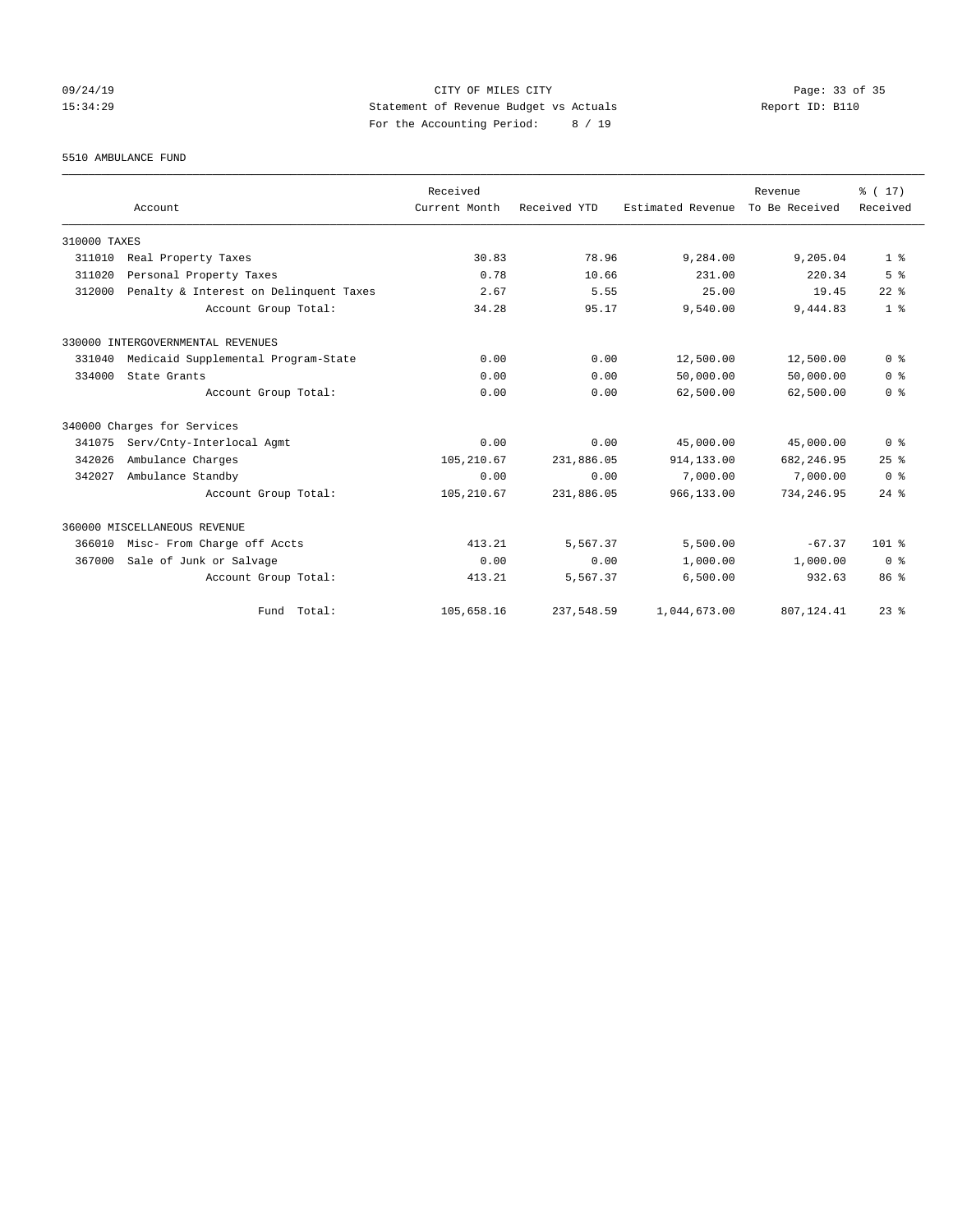09/24/19 Page: 34 of 35 15:34:29 Statement of Revenue Budget vs Actuals Report ID: B110 For the Accounting Period: 8 / 19

### 5610 AIRPORT OPERATING

|              |                                         | Received      |              |                                  | Revenue      | % (17)          |
|--------------|-----------------------------------------|---------------|--------------|----------------------------------|--------------|-----------------|
|              | Account                                 | Current Month | Received YTD | Estimated Revenue To Be Received |              | Received        |
| 310000 TAXES |                                         |               |              |                                  |              |                 |
| 311010       | Real Property Taxes                     | 46.25         | 118.45       | 13,926.00                        | 13,807.55    | 1 <sup>8</sup>  |
| 311020       | Personal Property Taxes                 | 1.18          | 16.01        | 347.00                           | 330.99       | 5 <sup>8</sup>  |
| 312000       | Penalty & Interest on Delinquent Taxes  | 4.02          | 8.34         | 40.00                            | 31.66        | $21$ $%$        |
|              | Account Group Total:                    | 51.45         | 142.80       | 14,313.00                        | 14,170.20    | 1 <sup>8</sup>  |
|              | 330000 INTERGOVERNMENTAL REVENUES       |               |              |                                  |              |                 |
|              | 331126 AIP 019-2021                     | 0.00          | 0.00         | 1.00                             | 1.00         | 0 <sup>8</sup>  |
| 331127       | FAA AIP 017-2018                        | 0.00          | 0.00         | 386,962.00                       | 386,962.00   | 0 <sup>8</sup>  |
| 334060       | Coal Impact Grant-016-2015              | 8,500.00      | 8,500.00     | 48,900.00                        | 40,400.00    | $17*$           |
|              | Account Group Total:                    | 8,500.00      | 8,500.00     | 435,863.00                       | 427, 363.00  | 2 <sup>8</sup>  |
|              | 340000 Charges for Services             |               |              |                                  |              |                 |
| 341075       | Serv/Cnty-Interlocal Agmt               | 0.00          | 0.00         | 30,000.00                        | 30,000.00    | 0 <sup>8</sup>  |
| 343018       | Sale of Street & Roadway Materials      | 109.80        | 727.80       | 1,000.00                         | 272.20       | 73.8            |
| 343061       | Landing Fees                            | 204.75        | 399.00       | 2,000.00                         | 1,601.00     | $20*$           |
| 343062       | Aviation Fuel                           | 44,835.32     | 115,537.25   | 300,000.00                       | 184, 462. 75 | 39 <sup>8</sup> |
| 343064       | Hangar Rent                             | 5,992.45      | 12,378.06    | 58,000.00                        | 45,621.94    | $21*$           |
| 343065       | Building Rentals                        | 1,200.50      | 2,375.00     | 14,000.00                        | 11,625.00    | $17*$           |
| 343067       | Other - Miscellaneous                   | 32.00         | 88.00        | 500.00                           | 412.00       | 18 %            |
| 343069       | Ag Contract                             | 0.00          | 0.00         | 10,500.00                        | 10,500.00    | 0 <sup>8</sup>  |
|              | Account Group Total:                    | 52, 374.82    | 131,505.11   | 416,000.00                       | 284, 494.89  | $32*$           |
|              | 360000 MISCELLANEOUS REVENUE            |               |              |                                  |              |                 |
| 361010       | Land Rental                             | 1,473.80      | 2,697.60     | 25,000.00                        | 22,302.40    | 11 <sup>8</sup> |
| 362020       | MISC REVENUE                            | 0.00          | 3.40         | 300.00                           | 296.60       | 1 <sup>8</sup>  |
|              | Account Group Total:                    | 1,473.80      | 2,701.00     | 25,300.00                        | 22,599.00    | $11$ %          |
|              | 370000 INVESTMENT EARNINGS              |               |              |                                  |              |                 |
|              | 371010 Investment Earnings              | 0.00          | 315.76       | 2,500.00                         | 2,184.24     | $13*$           |
|              | Account Group Total:                    | 0.00          | 315.76       | 2,500.00                         | 2,184.24     | $13*$           |
|              | 380000 OTHER FINANCING SOURCES          |               |              |                                  |              |                 |
|              | 381070 Proceeds/Loans/Intercap 016-2015 | 0.00          | 0.00         | 264,000.00                       | 264,000.00   | 0 <sup>8</sup>  |
|              | Account Group Total:                    | 0.00          | 0.00         | 264,000.00                       | 264,000.00   | 0 <sup>8</sup>  |
|              | Fund<br>Total:                          | 62,400.07     | 143, 164.67  | 1,157,976.00                     | 1,014,811.33 | $12*$           |